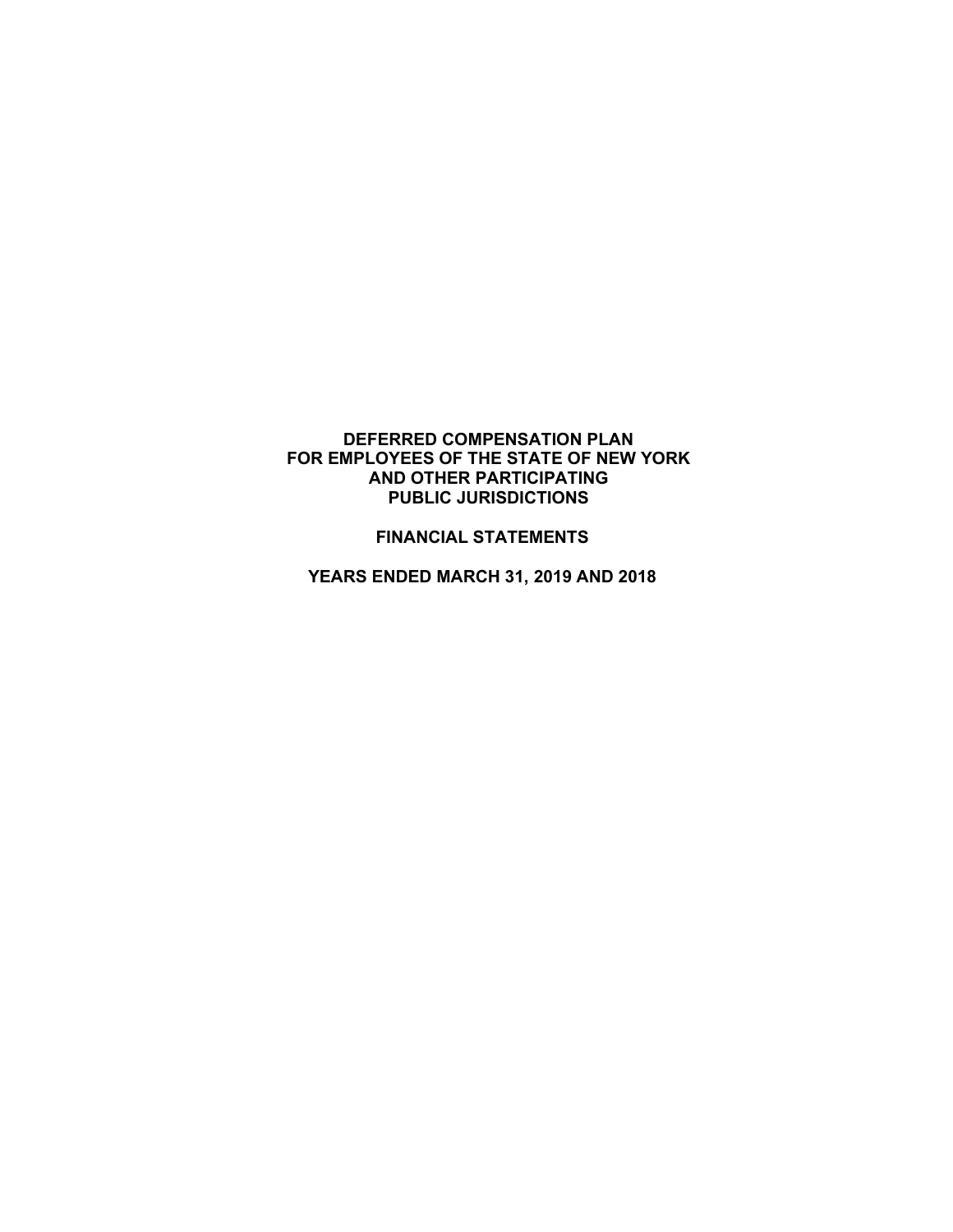## **DEFERRED COMPENSATION PLAN FOR EMPLOYEES OF THE STATE OF NEW YORK AND OTHER PARTICIPATING PUBLIC JURISDICTIONS TABLE OF CONTENTS YEARS ENDED MARCH 31, 2019 AND 2018**

| <b>FINANCIAL STATEMENTS</b> |  |
|-----------------------------|--|
|                             |  |
|                             |  |
|                             |  |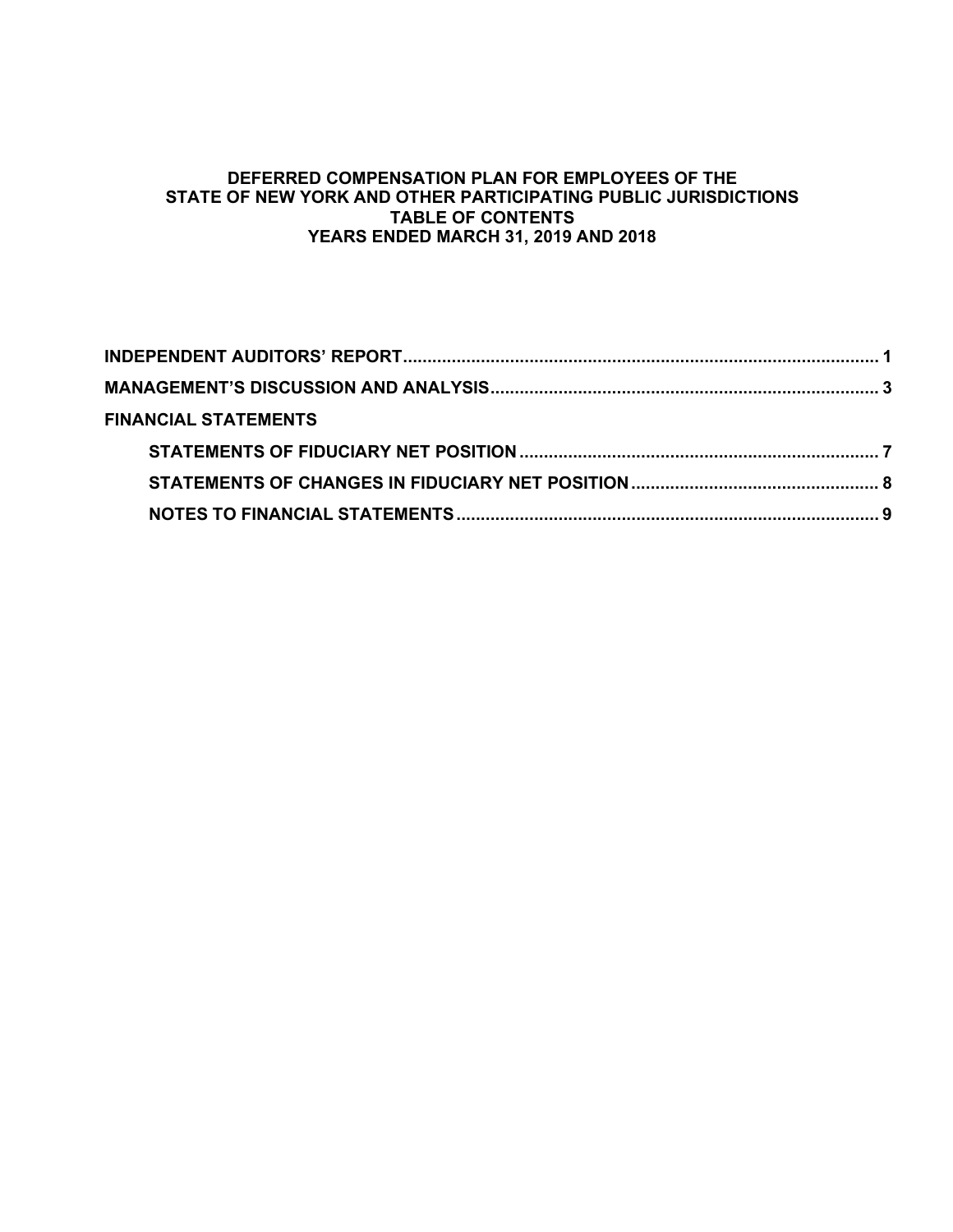# **INDEPENDENT AUDITORS' REPORT**

<span id="page-2-0"></span>Members of the Board New York State Deferred Compensation Board

## **Report on the Financial St***ate***ments**

We have audited the accompanying statements of fiduciary net position of the Deferred Compensation Plan for Employees of the State of New York and Other Participating Public Jurisdictions (the Plan) as of March 31, 2019 and 2018, and the related statements of changes in fiduciary net position for the years then ended, and the related notes to the financial statements, which collectively comprise the basic financial statements as listed in the accompanying table of contents.

## **Management's Responsibility for the Financial Statements**

Management is responsible for the preparation and fair presentation of these financial statements in accordance with accounting principles generally accepted in the United States of America; this includes the design, implementation, and maintenance of internal control relevant to the preparation and fair presentation of financial statements that are free from material misstatement, whether due to fraud or error.

## **Auditors' Responsibility**

Our responsibility is to express an opinion on these financial statements based on our audits. We conducted our audits in accordance with auditing standards generally accepted in the United States of America. Those standards require that we plan and perform the audit to obtain reasonable assurance about whether the financial statements are free from material misstatement.

An audit involves performing procedures to obtain audit evidence about the amounts and disclosures in the financial statements. The procedures selected depend on the auditors' judgment, including the assessment of the risks of material misstatement of the financial statements, whether due to fraud or error. In making those risk assessments, the auditor considers internal control relevant to the entity's preparation and fair presentation of the financial statements in order to design audit procedures that are appropriate in the circumstances, but not for the purpose of expressing an opinion on the effectiveness of the entity's internal control. Accordingly, we express no such opinion. An audit also includes evaluating the appropriateness of accounting policies used and the reasonableness of significant accounting estimates made by management, as well as evaluating the overall presentation of the financial statements.

We believe that the audit evidence we have obtained is sufficient and appropriate to provide a basis for our audit opinion.

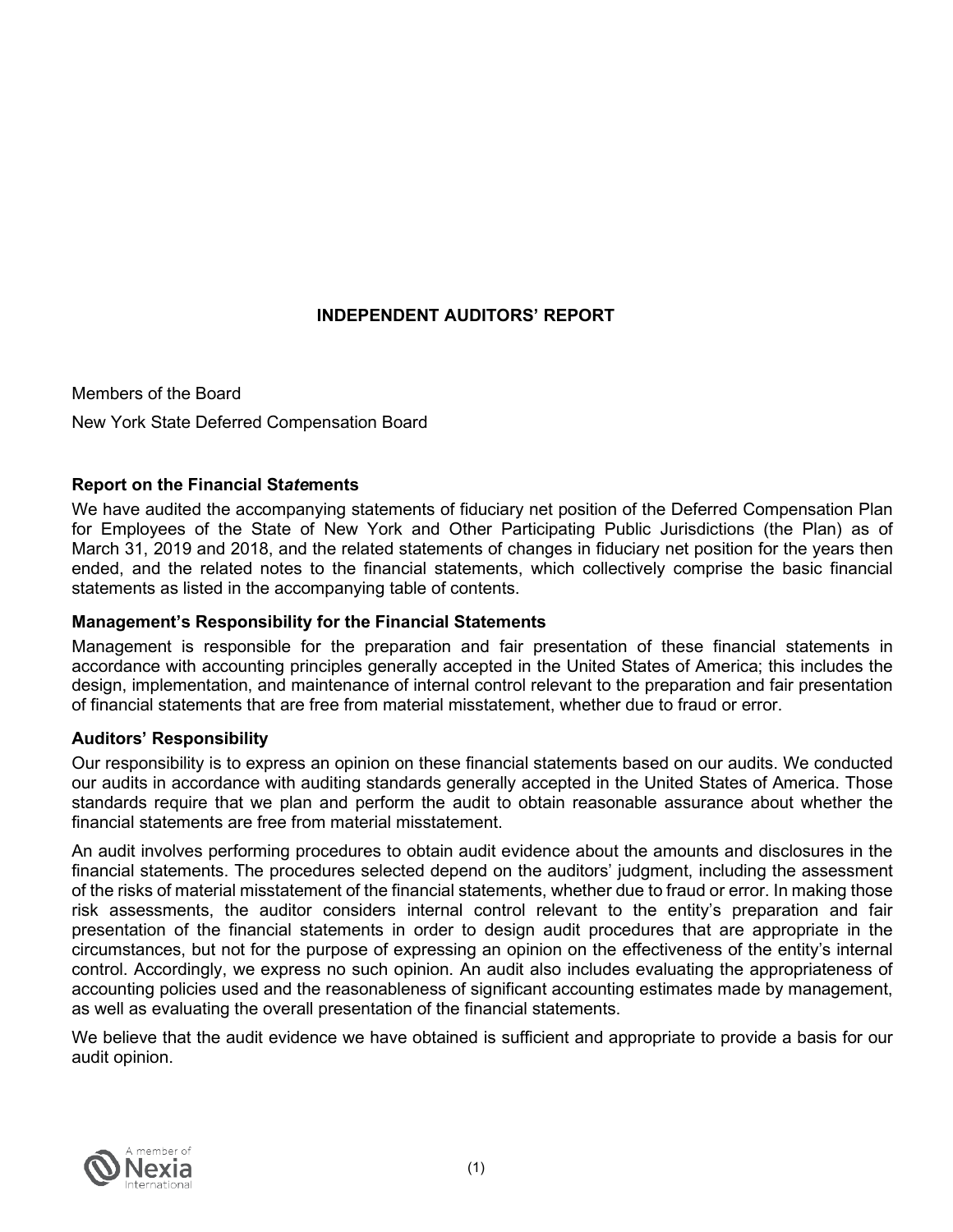Members of the Board

New York State Deferred Compensation Board

## **Opinion**

In our opinion, the financial statements referred to above present fairly, in all material respects, the financial position of the Plan as of March 31, 2019 and 2018, and the results of its operations for the years then ended in accordance with accounting principles generally accepted in the United States of America.

## **Other Matters**

Accounting principles generally accepted in the United States of America require that the management's discussion and analysis on pages 3 through 6, be presented to supplement the basic financial statements. Such information, although not a part of the basic financial statements, is required by the Governmental Accounting Standards Board, who considers it to be an essential part of financial reporting for placing the basic financial statements in an appropriate operational, economic, or historical context. We have applied certain limited procedures to the required supplementary information in accordance with auditing standards generally accepted in the United States of America, which consisted of inquiries of management about the methods of preparing the information and comparing the information for consistency with management's responses to our inquiries, the basic financial statements, and other knowledge we obtained during our audits of the basic financial statements. However, we did not audit the information and express no opinion on it.

Viifton Larson Allen LLP

**CliftonLarsonAllen LLP**

Baltimore, Maryland November 19, 2019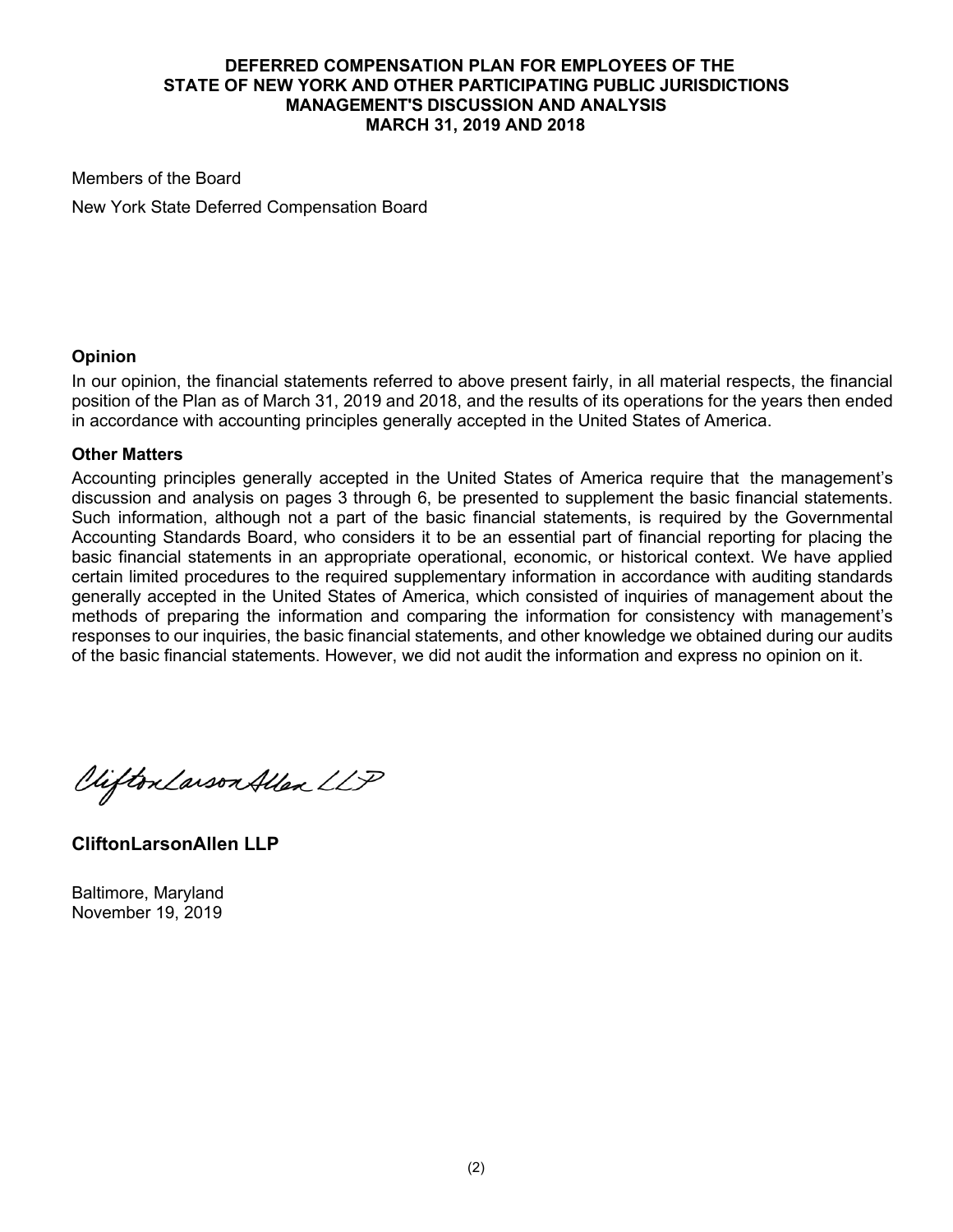<span id="page-4-0"></span>This section presents management's discussion and analysis of the New York State Deferred Compensation Plan's (the Plan) financial performance during the years ended March 31, 2019, 2018 and 2017.

The Plan is a voluntary retirement savings plan that is offered to State employees and employees of approximately 1,639 local government jurisdictions that have elected to participate in the Plan. Its mission is to help State and local public employees achieve their retirement savings goals by providing high quality, cost effective investment options, educational programs, and related services. The Plan is governed by Section 457 of the Internal Revenue Code (IRC), Section 5 of the New York State Finance Law, and Parts 9000 – 9006 of the New York State Code of Rules and Regulations.

As of March 31, 2019, the Plan had approximately 239,231 total participants with \$25 billion in assets. Participant assets are accumulated through voluntary payroll deferrals, rollovers from other public deferred compensation plans, rollovers from other qualified retirement plans, and earnings on investments. Salary deferrals and rollover assets are invested at the direction of participants in one or more of 29 core investment options offered during the year. A self-directed mutual fund window is also available as an investment option (with specified restrictions) and must be allocated from existing investments, not from payroll deferrals.

## **OVERVIEW OF FINANCIAL STATEMENTS**

The discussion and analysis is intended to serve as an introduction to the Plan's basic financial statements, which comprise the following three components: (1) Statements of Fiduciary Net Position, (2) Statements of Changes in Fiduciary Net Position, and (3) Notes to Financial Statements. Collectively, this information presents the net position held in trust for participants.

## **SUMMARY FINANCIAL STATEMENTS**

The summary financial statements for the years ending March 31, 2019, 2018, and 2017 have been prepared using the accrual method of accounting. These summary financial statements reflect the resources available to pay benefits to participants, as well as changes in those resources during the year.

# **Fiduciary Net Position** 2019 2018 2017 Assets **8 24,846,282,373** \$ 23,522,093,615 \$ 20,999,294,387 Liabilities (1,318,705) (1,270,263) (1,233,025) Net Position Available for Plan Benefits  $\frac{1}{10}$  24,844,963,668  $\frac{1}{10}$  3,520,823,352  $\frac{1}{10}$  \$ 20,998,061,362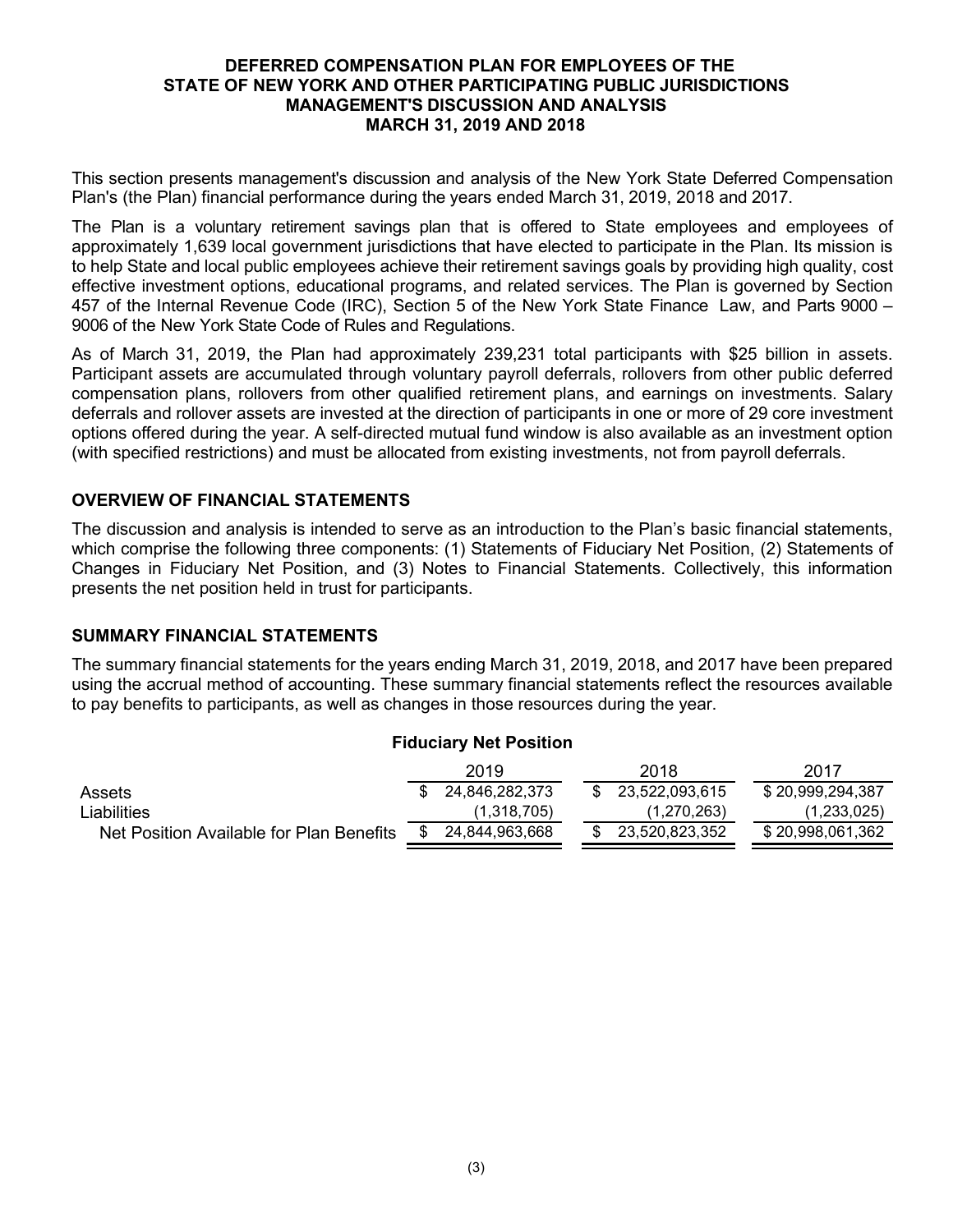## **OVERVIEW OF FINANCIAL STATEMENTS (CONTINUED)**

## **Changes in Fiduciary Net Position**

|                                            | 2019                | 2018                | 2017             |
|--------------------------------------------|---------------------|---------------------|------------------|
| Investment Income                          | 1,128,556,274<br>\$ | 2,341,723,461<br>S. | \$ 2,202,491,057 |
| Contributions                              | 1,305,067,967       | 1,198,983,759       | 1,105,447,075    |
| <b>Deductions</b>                          | (1, 109, 483, 925)  | (1,017,945,230)     | (891, 449, 978)  |
| Net Increase                               | 1,324,140,316       | 2,522,761,990       | 2,416,488,154    |
| Net Position Available for Plan Benefits - |                     |                     |                  |
| Beginning of Year                          | 23,520,823,352      | 20,998,061,362      | 18,581,573,208   |
| Net Position Available for Plan Benefits - |                     |                     |                  |
| <b>End of Year</b>                         | 24,844,963,668      | 23,520,823,352      | \$20,998,061,362 |

# **NOTES TO FINANCIAL STATEMENTS**

The financial statement notes provide additional information that is essential to a full understanding of the data provided in the statements. Information in the financial statement notes is described below.

- Note 1 provides a summary of the Plan's significant accountingpolicies.
- Note 2 provides a general description of the Plan, as well as descriptions of participant accounts, vesting requirements, investment options, benefit payments, and Plan amendments.
- Note 3 provides a description of the Plan's investment options including additional information pertaining to investment contracts and short-term investments.
- Note 4 provides a summary of changes in net position available for Plan benefits by participant category.
- Note 5 describes the Plan's termination rights.
- Note 6 describes the risks and uncertainties regarding plan investments.
- Note 7 describes the Plan's tax status.

## **FINANCIAL ANALYSIS OF THE NEW YORK STATE DEFERRED COMPENSATION PLAN**

The following financial analysis summarizes the financial results of the Plan.

The financial results described below agree to the financial results presented in the March 31, 2019 Monthly Plan Status Report presented to the members of the Board. The Monthly Plan Status Report excludes cash, receivables, accounts payable and accrued expenses and their related impact on the Statements of Changes in Fiduciary Net Position since these amounts are not credited to individual participant accounts until cash is received or disbursed and the primary focus of this discussion is to outline the financial results of the Plan directly related to the participants of the Plan. The excluded areas represent items that will affect member accounts in the future period.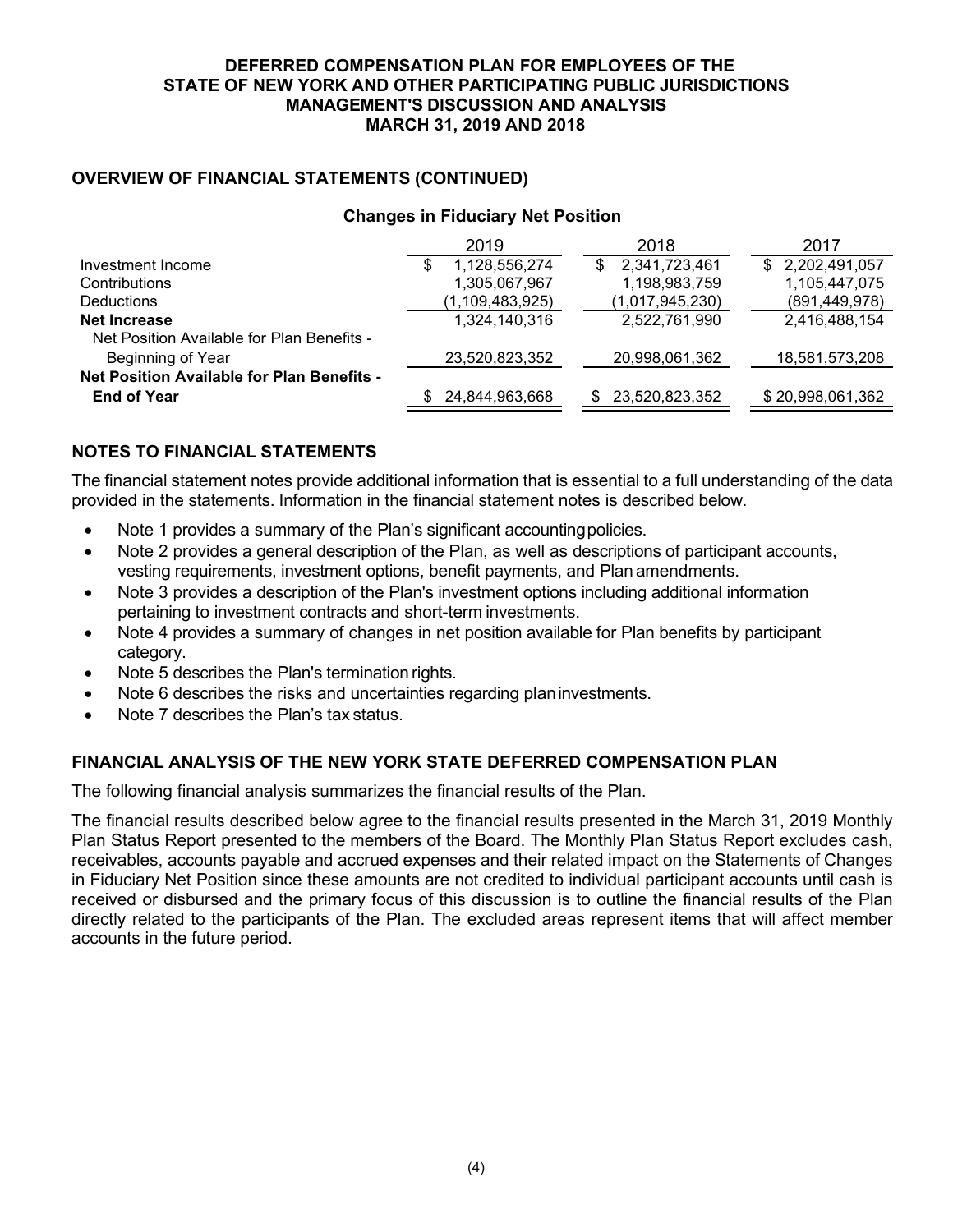## **FINANCIAL ANALYSIS OF THE NEW YORK STATE DEFERRED COMPENSATION PLAN (CONTINUED)**

The cumulative difference between the Monthly Plan Status Report and the basic financial statements is \$12.1 million for the year ended March 31, 2019, \$7.3 million for the year ended March 31, 2018 and \$5.3 million for the year ended March 31, 2017. The cumulative difference between the Monthly Plan Status Report and the basic financial statements arises from timing differences between cash and accrual basis accounting.

The assets in the Plan are accumulated through voluntary payroll deferrals, rollovers from other public deferred compensation plans, rollovers from other qualified retirement plans, and earnings on investments. Net position available for plan benefits as of March 31, 2019 was \$24.845 billion, which is an increase of \$1.324 billion or 6% of the net position available for plan benefits of \$23.521 billion as of March 31, 2018. Further, the March 31, 2018 total net position increased \$2.523 million or 11% from the net position of \$20.998 billion as of March 31, 2017.

Plan assets invested in the Plan's Stable Income Fund equaled \$7.334 billion, \$6.955 billion and \$6.894 billion as of March 31, 2019, 2018, and 2017, respectively. This represents an increase of \$379 million from March 31, 2018 to March 31, 2019 and an increase of \$61 million from March 31, 2017 to March 31, 2018. The assets in the Stable Income Fund are diversified among two categories of investments: finite and "evergreen" synthetic guaranteed investment contracts. Total plan assets are invested in 24 no-load mutual funds, the self-directed option, the Stable Value Fund, and 4 international separate accounts and totaled \$24.578 billion as of March 31, 2019. This represents an increase of \$1.316 billion from March 31, 2018 to March 31, 2019 and an increase of \$2.516 billion from March 31, 2017 to March 31, 2018.

The Plan assets invested through the Plan's self-directed mutual fund window equaled \$183 million, \$179 million, and \$147 million, as of March 31, 2019, 2018, and 2017, respectively, or about 0.7% of Plan assets as of March 31, 2019, 0.8% of Plan assets as of March 31, 2018 and 0.7% of Plan assets as of March 31, 2017, respectively.

The Plan permits participants to take a loan against their Plan account balance. 8,861 Plan participants initiated loans totaling \$125 million for the year ending March 31, 2019. 8,789 Plan participants initiated loans totaling \$118 million for the year ending March 31, 2018. 8,113 Plan participants initiated loans totaling \$112 million for the year ended March 31, 2017. The total outstanding loan balances were \$259 million, \$251 million and \$246 million for the years ending March 31, 2019, 2018 and 2017, respectively.

The Plan assets, in the aggregate, generated a positive rate of return of 4.6% for the year ended March 31, 2019, compared to a positive rate of return of 10.1% and a positive rate of return of 10.5% for the years ended March 31, 2018 and 2017, respectively.

Voluntary employee contributions, including rollovers, to the Plan equaled \$1.305 billion for the Plan year that ended March 31, 2019. This is an increase of \$106 million from the payroll deferrals made by employees during the Plan year that ended March 31, 2018. Contributions increased in 2018 by \$94 million from the payroll deferrals made by employees during the Plan year that ended March 31, 2017.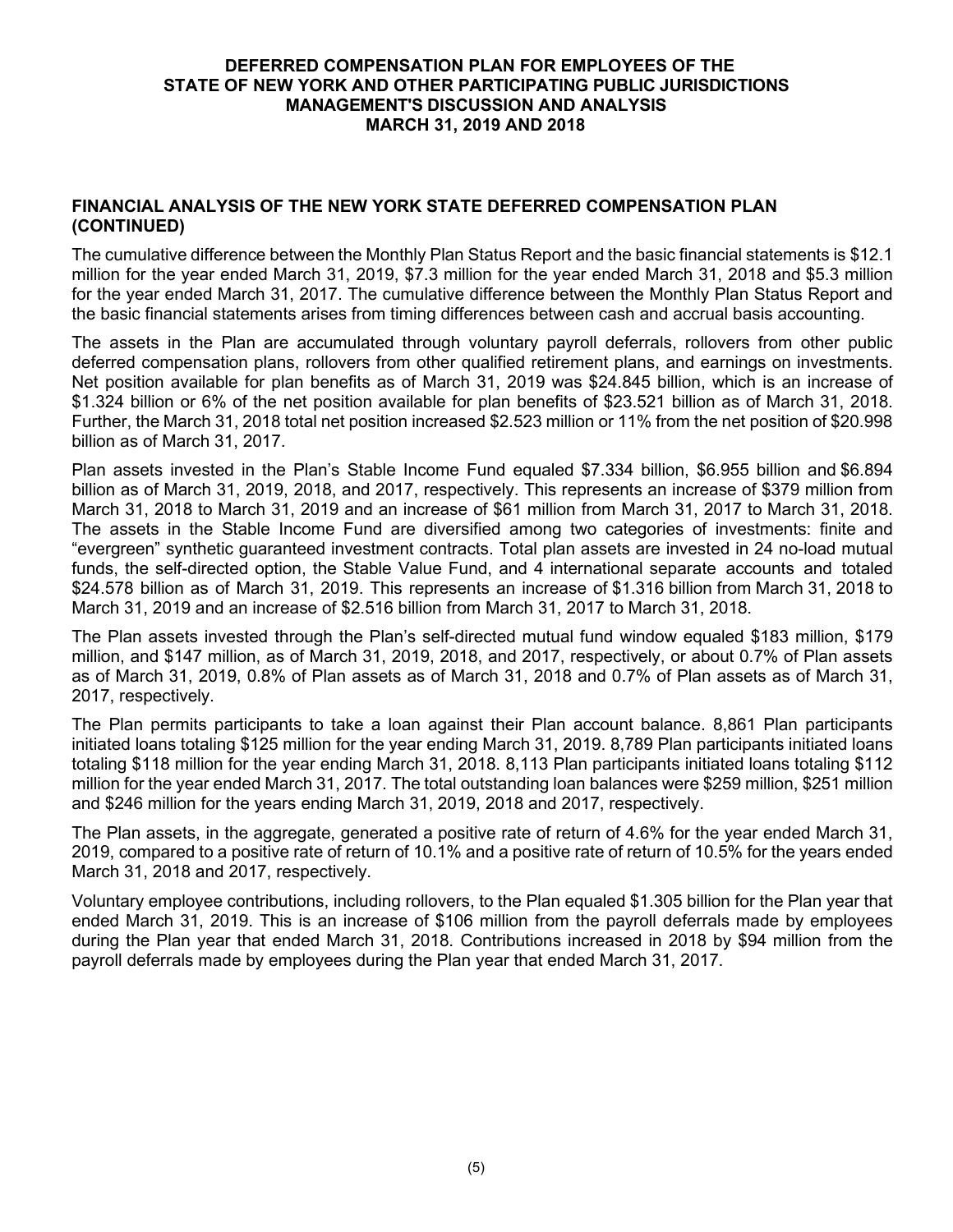### **FINANCIAL ANALYSIS OF THE NEW YORK STATE DEFERRED COMPENSATION PLAN (CONTINUED)**

Incoming rollovers totaled \$122 million during the Plan year that ended on March 31, 2019. This is an increase in rollovers into the Plan of \$10.8 million when compared to the Plan year that ended March 31, 2018, which was an increase of \$41 million in rollovers into the Plan during the Plan year that ended March 31, 2017.

Deductions from the New York State Deferred Compensation Plan include benefits paid to participants, participant rollovers to other public employer deferred compensation plans and qualified retirement plans, and administrative expenses. Benefits paid to participants during the Plan year that ended on March 31, 2019 totaled \$638 million. This is an increase of \$133 million when compared to the Plan year that ended on March 31, 2018, which had increased \$46 million when compared to the Plan year that ended on March 31, 2017.

Outgoing rollovers totaled \$461 million during the Plan year that ended on March 31, 2019. This is a decrease in rollovers out of the Plan of \$41 million when compared to the Plan year that ended March 31, 2018, which was an increase of \$79 million in rollovers out of the Plan during the Plan year that ended March 31, 2017.

The Plan's administrative expenses amounted to \$11.2 million for the year ended March 31, 2019, a decrease of approximately \$300,000 from \$11.5 million for the year ended March 31, 2018, which was an increase of \$700,000 from the year ended March 31, 2017. Plan expenses are attributable to legal, trustee/custodian, administrative service agency, audit, investment consulting services, and the Board's administrative expenses. Plan expenses are funded by two sources: (a) the Plan's semi-annual participant fee and (b) interest income.

## **OTHER HIGHLIGHTS**

• The total number of plan participants increased by approximately 4.1% from 229,786 as of March 31, 2018 to 239,231 as of March 31, 2019. This compares to an increase of 3.6% from 221,880 participants as of March 31, 2017 to 229,786 as of March 31, 2018.

## **REQUESTS FOR INFORMATION**

This financial report is designed to provide a general overview of the New York State Deferred Compensation Plan. Questions concerning any of the information provided in this report or requests for additional information should be addressed to the New York State Deferred Compensation Plan, Empire State Plaza Station, P.O. Box 2103, Albany, NY 12220-2103.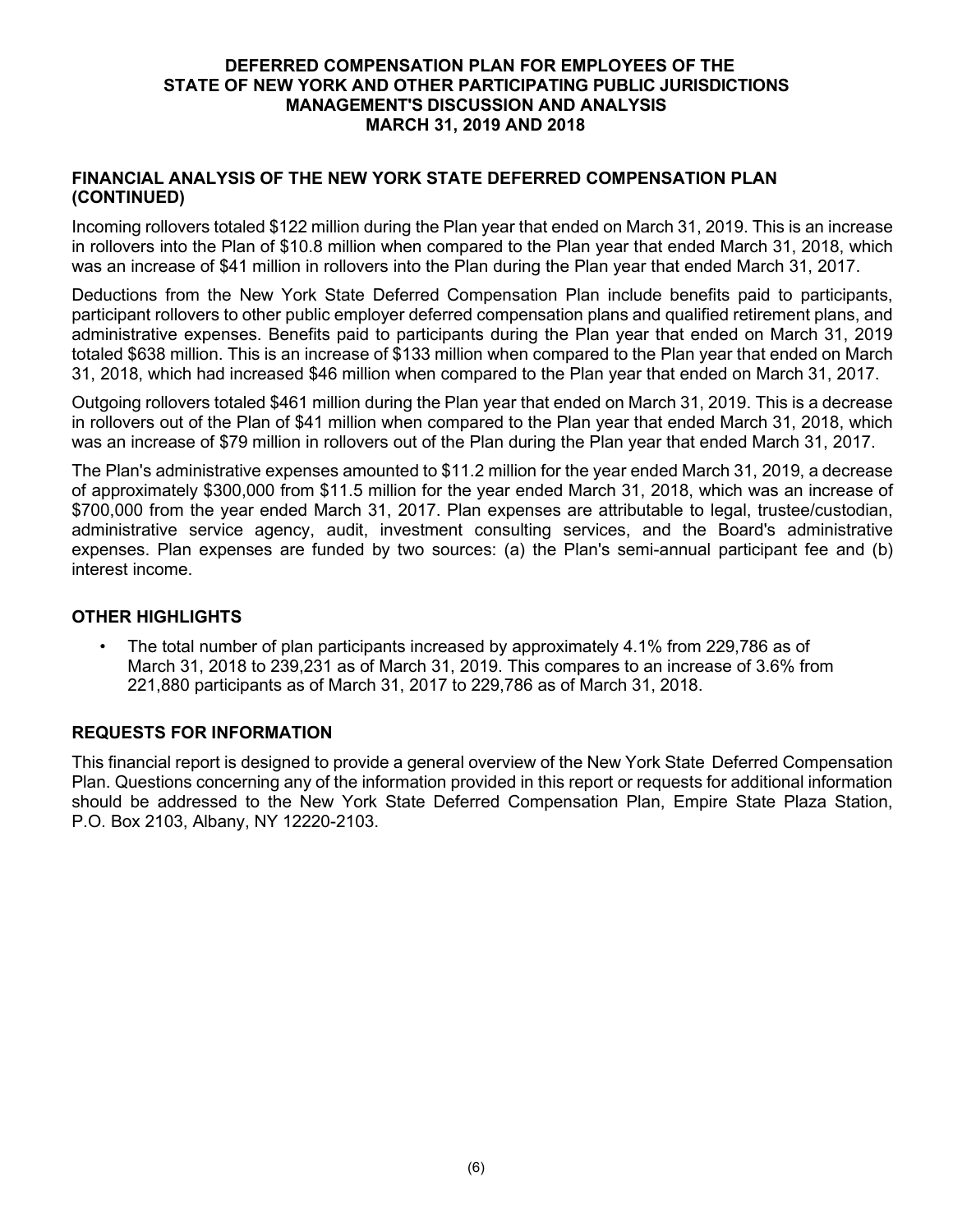### **DEFERRED COMPENSATION PLAN FOR EMPLOYEES OF THE STATE OF NEW YORK AND OTHER PARTICIPATING PUBLIC JURISDICTIONS STATEMENTS OF FIDUCIARY NET POSITION MARCH 31, 2019 AND 2018**

<span id="page-8-0"></span>

|                                                   | 2019                 | 2018                 |
|---------------------------------------------------|----------------------|----------------------|
| <b>ASSETS</b>                                     |                      |                      |
| Investments, Participant Directed                 |                      |                      |
| Variable Investment Options, at Fair Value        | \$<br>17,244,059,395 | \$<br>16,306,748,814 |
| Synthetic Investment Contracts, at Contract Value | 7,028,967,936        | 6,717,303,831        |
| Short-Term Investments, at Amortized Cost         | 304,800,494          | 237,859,467          |
| <b>Total Investments</b>                          | 24,577,827,825       | 23,261,912,112       |
| Cash, Interest Bearing                            | 4,788,472            | 4,740,030            |
| <b>Contributions Receivable</b>                   | 4,561,973            | 4,326,655            |
| Loans Receivable                                  | 259,104,103          | 251,114,818          |
| Total Assets                                      | 24,846,282,373       | 23,522,093,615       |
| <b>LIABILITIES</b>                                |                      |                      |
| Accounts Payable and Accrued Expenses             | 1,318,705            | 1,270,263            |
| Net Position Available for Plan Benefits          | \$<br>24,844,963,668 | 23,520,823,352<br>\$ |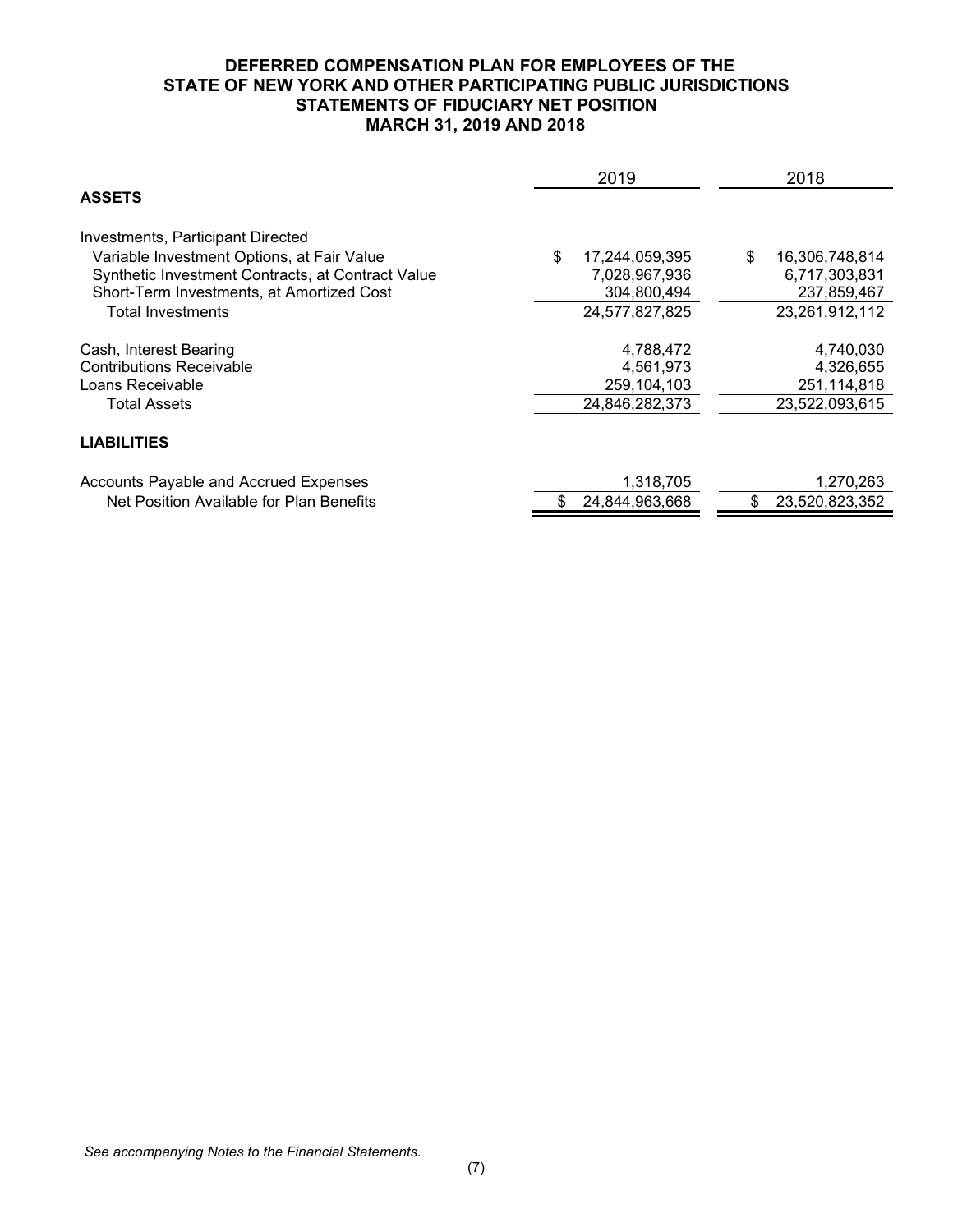### **DEFERRED COMPENSATION PLAN FOR EMPLOYEES OF THE STATE OF NEW YORK AND OTHER PARTICIPATING PUBLIC JURISDICTIONS STATEMENTS OF CHANGES IN FIDUCIARY NET POSITION YEARS ENDED MARCH 31, 2019 AND 2018**

<span id="page-9-0"></span>

|                                                              | 2019                | 2018                 |
|--------------------------------------------------------------|---------------------|----------------------|
| <b>ADDITIONS</b>                                             |                     |                      |
| Net Appreciation in Fair Value                               | \$<br>937, 138, 877 | \$<br>2,180,655,774  |
| <b>Employee Contributions</b>                                | 1,183,160,958       | 1,087,884,788        |
| Interest Income, from Loans and Fixed-Income Securities      | 191,417,397         | 161,067,687          |
| Participant Rollovers In                                     | 121,907,009         | 111,098,971          |
| <b>Total Additions</b>                                       | 2,433,624,241       | 3,540,707,220        |
| <b>DEDUCTIONS</b>                                            |                     |                      |
| Benefits Paid to Participants                                | 637,653,906         | 504,411,439          |
| Participant Rollovers Out, Including Conversions             | 460,635,462         | 502,055,857          |
| <b>Administrative Expenses</b>                               | 11,194,557          | 11,477,934           |
| <b>Total Deductions</b>                                      | 1,109,483,925       | 1,017,945,230        |
| <b>NET INCREASE</b>                                          | 1,324,140,316       | 2,522,761,990        |
| Net Position Available for Plan Benefits - Beginning of Year | 23,520,823,352      | 20,998,061,362       |
| <b>NET POSITION AVAILABLE FOR PLAN BENEFITS -</b>            |                     |                      |
| <b>END OF YEAR</b>                                           | \$24,844,963,668    | 23,520,823,352<br>S. |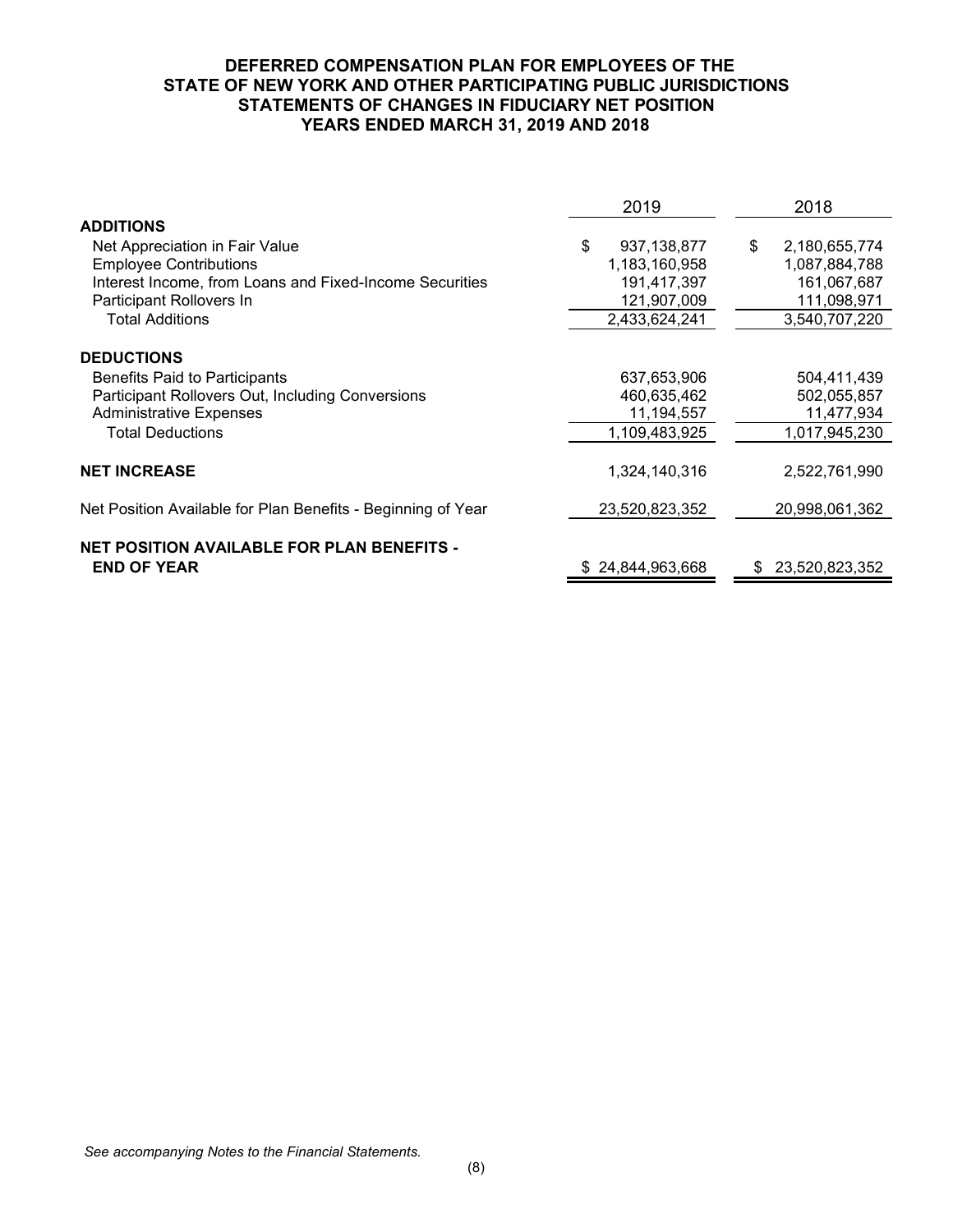## <span id="page-10-0"></span>**NOTE 1 SUMMARY OF SIGNIFICANT ACCOUNTING POLICIES**

### **Basis of Accounting**

The financial statements of the Deferred Compensation Plan for Employees of the State of New York and Other Participating Public Jurisdictions (the Plan) are prepared on the accrual basis of accounting.

### **Use of Estimates in Preparing Financial Statements**

The preparation of financial statements in conformity with accounting principles generally accepted in the United States of America requires management to make estimates and assumptions that affect the reported amounts of assets and liabilities and disclosures of contingent assets and liabilities at the date of the financial statements and the reported amounts of changes in net position during the reporting period. Actual results could differ from those estimates.

#### **Risks and Uncertainties**

The Plan provides for participant-directed investments in various mutual funds, separate account international funds and in a stable income fund, which is composed of finite and "evergreen" wrapped bond portfolios, fully wrapped insurance company separate accounts and a short-term investment account. Investments are exposed to various risks, such as interest rate, market and credit risk. Due to the level of risk associated with certain investments and the level of uncertainty related to changes in the value of investments, it is at least reasonably possible that changes in risks in the near-term could materially affect participants' account balances and the amounts reported in the Statements of Fiduciary Net Position and the Statements of Changes in Fiduciary Net Position.

## **Contributions**

Under the Plan provisions, employees of the State of New York (the State), as well as employees of the State's counties and cities, are eligible to contribute to the Plan, through payroll deductions, any amount up to the maximum amount not previously withheld from their total compensation. In accordance with Section 457 of the Internal Revenue Code (IRC), the Plan limits an individual's annual contribution to an amount not to exceed the lesser of \$19,000 or 100% of the employee's includable compensation for the year ended March 31, 2019 and \$18,500 or 100% of the employee's includable compensation for the year ended March 31, 2018. The Plan also provides certain catch-up provisions for participants age 50 or over, and for participants within three years of their Normal Retirement Age, as defined by the Plan. Amounts contributed by employees are deferred for federal and state income tax purposes until benefits are paid to the employees. The State does not make any contributions to the Plan. Employee contributions are recognized when such amounts are withheld from employees' pay. Contributions are credited by the applicable investment carriers upon receipt of a valid trade order. Contributions receivable represent amounts withheld but not remitted to the investment carriers at year-end.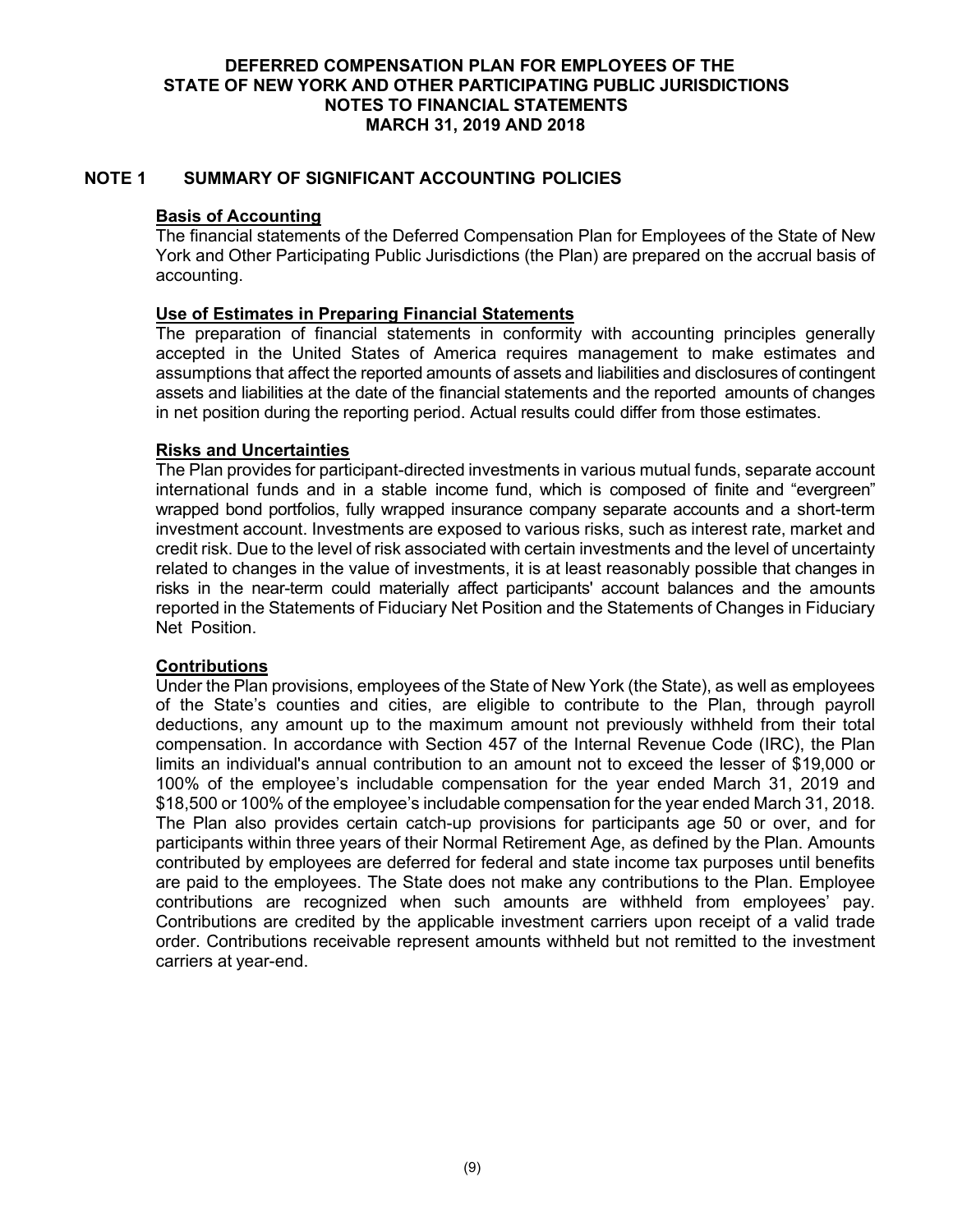## **NOTE 1 SUMMARY OF SIGNIFICANT ACCOUNTING POLICIES (CONTINUED)**

### **Investment Valuation and Income Recognition**

Investments in mutual funds and the self-directed option are stated at the fair value of the shares held by the Plan at year-end, which are determined by quoted market prices.

Wrapped bond portfolios, and fully wrapped insurance company separate accounts are valued at contract value as estimated by the respective insurance companies or investment managers. Wrapped bond portfolios provide for investments in securities owned by the Plan within specific investment guidelines over a specified time period. The contract value, which approximates fair value, is guaranteed through a related contract with a separate provider. The credited interest rates are reset periodically on such contracts, subject to a minimum guaranteed return.

Short-term investments are carried at amortized cost which approximates market value and consist of federal agency securities, commercial paper, time deposits and money market funds. These funds contain highly liquid assets used for liquidity and are stated at amortized cost. Both contract value and amortized cost approximate fair value based on GASB standards.

Purchases and sales of securities are recorded on a trade-date basis. Interest income is recorded on the accrual basis. Dividends are recorded on the ex-dividend date.

The Plan presents in the Statements of Changes in Fiduciary Net Position the net change in the fair value of its mutual funds which consists of the realized gains or losses and the unrealized appreciation (depreciation) on those mutual funds.

## **Payment of Benefits**

Benefits paid to participants are recorded when due and payable under the provisions of the Plan.

## **Administrative Expenses**

Plan expenses are attributable to fees for legal, trustee/custodian, administrative service agency, audit, investment consulting services and the Board's administrative expenses.

## **Participant Loans**

Participants may borrow from their accrued benefit balance in accordance with applicable IRS regulations. The maximum amount a participant may borrow is equal to the lesser of 50% of their accrual benefit or (b) \$50,000. Interest on the loan is the prime rate, as published in the *Wall Street Journal*, plus 1%. All loans must be repaid on a periodic basis over a period not to exceed five years, with the exception of loans used to acquire, construct, reconstruct or substantially rehabilitate a dwelling that is to be used as a principal residence. Such loans shall provide for repayment over a period not to exceed 15 years. Loans that are not repaid in accordance with the repayment schedule will be deemed to be a Plan distribution and will be subject to federal and state income taxes. Interest rates on outstanding loans ranged from 2.59% to 5.75% at March 31, 2019 and March 31, 2018.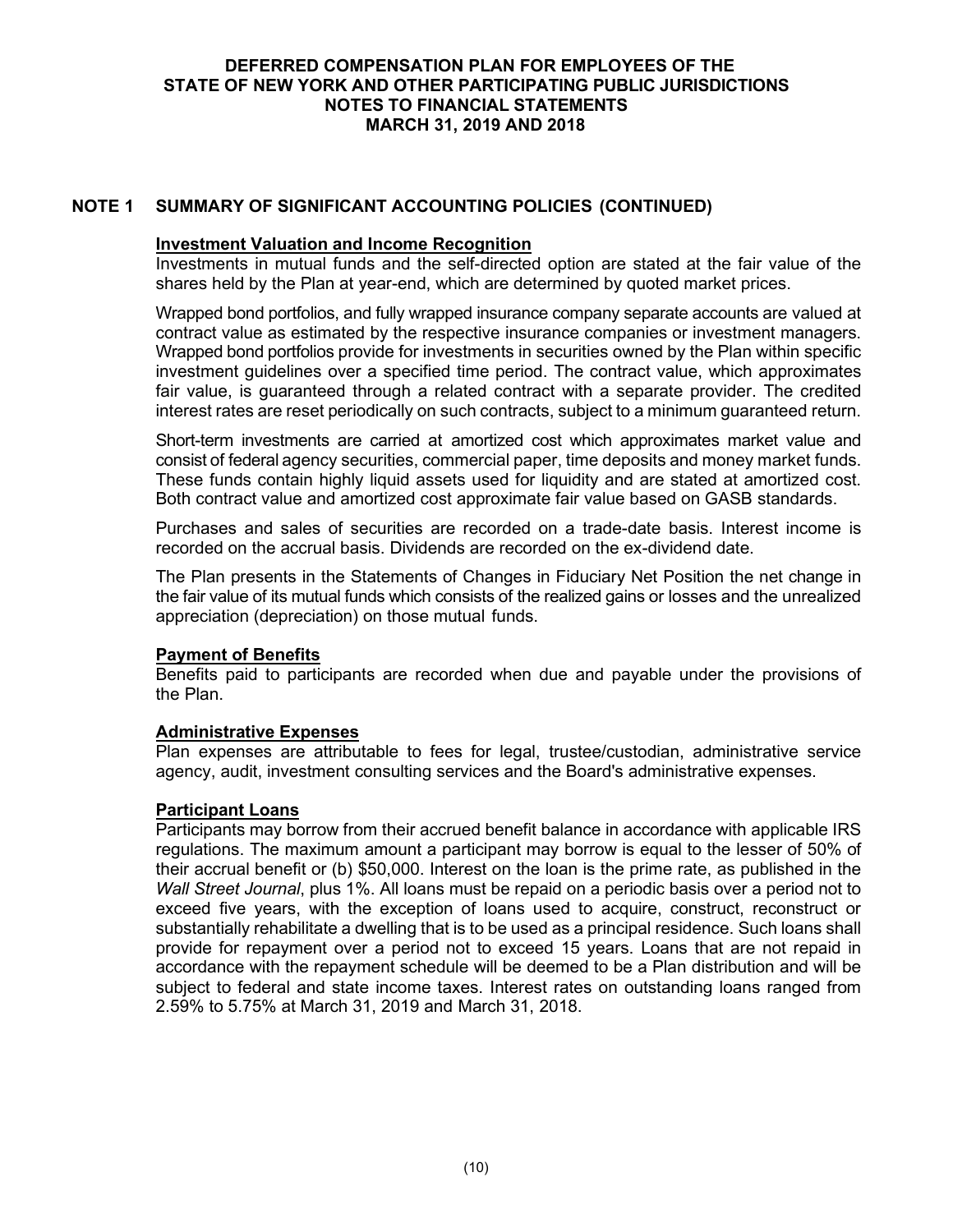## **NOTE 2 DESCRIPTION OF PLAN**

The following description of the Plan provides only general information. Participants should refer to the Plan document for a more complete description of the Plan's provisions.

## **General**

The State of New York (the State) established the Plan to encourage employees to make contributions and continue careers with the State. The Plan is available to all employees of the State and employees of other public jurisdictions that participate in the Plan, and permits employees who elect participation to defer a portion of their current salary until future years. Each participant may defer the lesser of \$19,000 or 100% of gross annual compensation for 2019 and \$18,500 or 100% of gross annual compensation for 2018. Individuals age 50 or over may make an additional "catch up" contribution effective for tax years after December 31, 2001. For calendar years 2019 and 2018, the additional "catch up" contribution was \$6,000. An additional "catch-up" is allowed for previous missed contributions for participants within three years of retirement.

## **Participant Accounts**

Each participant's account is credited with the participant's contribution and an allocation of Plan earnings. Allocations are based on participant earnings or account balances, as defined. The benefit to which a participant is entitled is the benefit that can be provided from the participant's vested account.

#### **Vesting**

Participants are immediately vested in their contributions plus related earnings.

#### **Investment Options**

The Plan's investment policy was developed by the New York State Deferred Compensation Board (the Board). The actions of the Board are governed by the terms of the Plan, Internal Revenue Code Section 457, the Rules and Regulations of the Board, and N.Y. State Finance Law Section 5.

The Plan's policy allows for a selection of investment choices within three broad risk/return categories:

- Conservative, with the primary investment objective being protection of principal,
- Moderate, with the objective of a somewhat higher return at the cost of low to moderate fluctuation in principal value,
- Aggressive, with the objective of maximum returns with commensurately higher risk and principal volatility.

The Board has overall responsibility for establishing and maintaining this investment policy, selecting the investment options available under the Plan, regularly evaluating the Plan's investment performance, providing Plan participants with investment education and communications regarding the Plan and its investments, and ensuring that the assets of the Plan are in compliance with all applicable laws governing the operation of the Plan.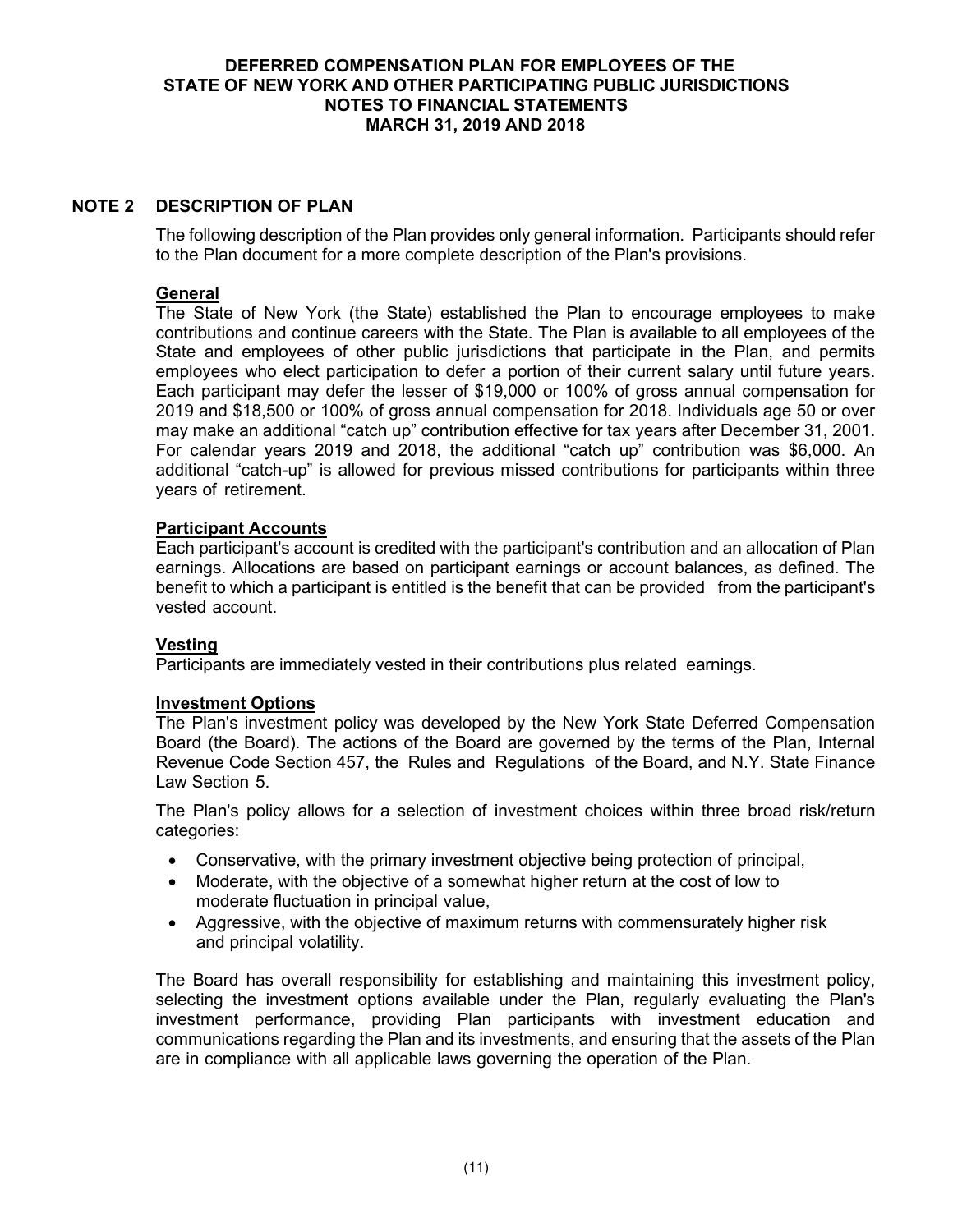# **NOTE 2 DESCRIPTION OF PLAN (CONTINUED)**

## **Investment Options (Continued)**

The Board has authorized the Plan to invest in the following investment types that fall within the broad categories listed above:

- Fixed Investment Options
	- Stable Income Fund (includes insurance company separate accounts, synthetic stable value investments, and cash equivalents)
- Variable Investment Options
	- Bond Funds, Balanced Funds, Target Retirement Funds, Large Cap Equity Funds, Mid-Cap Equity Funds, Small-Cap Equity Funds, and International Equity Funds

Upon enrollment in the Plan, a participant may direct employee contributions in any of the following variable investment options that were available during the Plan year that ended on March 31, 2019. (Participants may change their investment options at any time.)

- NYSDCB US Debt IndexUnitized Account
- NYSDCB US Equity Index Unitized Account
- NYSDCB Russell 2500 Index Unitized Account
- 
- 
- 
- T. Rowe Price Retirement 2025 Trust Class D Delaware Small Cap Value Fund Inst'l Class
- 
- T. Rowe Price Retirement 2035 Trust Class D International Equity Fund Index
- 
- T. Rowe Price Retirement 2045 Trust Class D Voya Core Plus Trust Fund
- 
- 
- T. Rowe Price Retirement 2060 Trust Class D Stable Value Income Fund
- Fidelity OTC Portfolio Fund -Class K
- Vanguard Wellington Fund Admiral
- T. Rowe Price Equity Income Trust
- International Equity Fund Active
- T. Rowe Price Retirement 2010 Trust Class D T. Rowe Price Blue Chip Growth Trust Class T6
- T. Rowe Price Retirement 2015 Trust Class D Morgan Stanley Institutional Emerging Markets IS
- T. Rowe Price Retirement 2020 Trust Class D T. Rowe Price QM US Small-Cap Equity Fund I Class
	-
- T. Rowe Price Retirement 2030 Trust Class D Personal Choice Retirement Acct Charles Schwab
	-
- T. Rowe Price Retirement 2040 Trust Class D Vanguard Strategic Equity Fund Investor Shares
	-
- T. Rowe Price Retirement 2050 Trust Class D Boston Partners Large Cap Value Equity Fund
- T. Rowe Price Retirement 2055 Trust Class D Pax Global Environmental Markets Fund-Inst'l Class
	-
	- Vanguard PRIMECAP Fund Admiral

#### **Payment of Benefits**

Participants are eligible to receive benefits from their Plan account upon termination of employment. A participant may elect to receive benefits as a lump-sum amount equal to the value of the participant's vested interest in his or her account, periodic payments, installments to be paid over a period not greater than the joint life expectancy of the participant and his or her designated beneficiary, or partial lump-sum payments.

Participants are eligible for in-service withdrawals from a small inactive account, pursuant to the HEART Act, for an unforeseeable emergency, in the form of a loan, or for the purpose of purchasing permissive retirement service credit in a defined benefit governmental plan.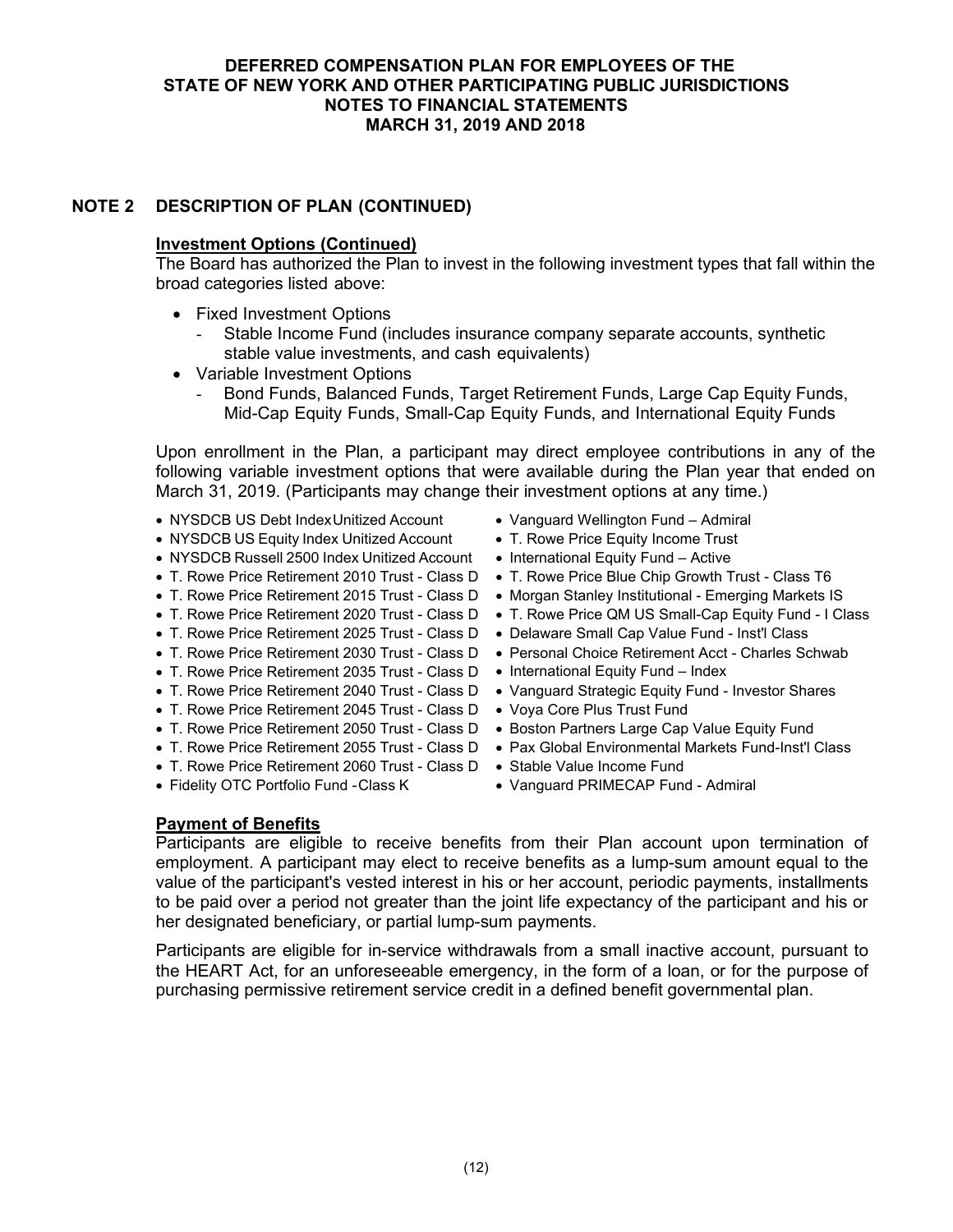## **NOTE 2 DESCRIPTION OF PLAN (CONTINUED)**

### **Payment of Benefits (Continued)**

Upon the death of a participant, the designated beneficiary of the deceased participant is eligible to receive the benefits of the participant's Plan account.

A participant or a beneficiary of the participant may elect to have all or any portion of the value of his or her account transferred to a qualified retirement plan, a traditional or Roth IRA plan or to another public deferred compensation plan.

#### **NOTE 3 INVESTMENTS**

The Plan offers participants the option to choose among mutual funds, a stable income fund, insurance company separate accounts, finite and "evergreen" wrapped bond portfolios and short-term investments, two separate account international equity portfolios, and a Self-Directed Investment Option with Charles Schwab.

The balances of the investment options at March 31, 2019 and 2018 were as follows:

|                                                     | 2019                |         | 2018                |          |
|-----------------------------------------------------|---------------------|---------|---------------------|----------|
| <b>Fixed Investment Options:</b>                    |                     |         |                     |          |
| Stable Value Income Fund                            | \$<br>7,333,768,430 | *       | \$<br>6,955,163,298 | $^\ast$  |
| <b>Variable Investment Options:</b>                 |                     |         |                     |          |
| Fidelity OTC Portfolio - Class K                    | \$<br>3,040,778,099 | *       | \$                  |          |
| NYSDCB US Equity Index Unitized Account             | 2,432,055,423       | $\star$ | 2,320,725,728       | $\star$  |
| Vanguard PRIMECAP Fund - Admiral Shares             | 2,100,763,373       | *       | 2,057,566,563       | $^\star$ |
| Vanguard Wellington Fund - Admiral Shares           | 1,642,457,040       | *       | 1,451,927,652       | $^\star$ |
| T. Rowe Price Equity Income Trust                   | 1,182,397,383       |         | 1,215,001,090       | $^\star$ |
| NYSDCB Russell 2500 Index Unitized Account          | 800,754,048         |         | 777,305,731         |          |
| NYSDCB US Debt Index Unitized Account               | 768,550,340         |         | 758,182,073         |          |
| T. Rowe Price Blue Chip Growth Trust - Class T6     | 761,506,235         |         |                     |          |
| International Equity Fund - Active Portfolio        | 606,305,048         | **      | 653,693,776         | $***$    |
| T. Rowe Price Retirement 2030 Trust - Class D       | 477,098,941         |         |                     |          |
| T. Rowe Price Retirement 2020 Trust - Class D       | 456,635,444         |         |                     |          |
| T. Rowe Price QM US Small-Cap Equity Fund - I Class | 439,563,762         |         | 367,804,716         |          |
| Morgan Stanley Institutional - Emerging Markets IS  | 360, 166, 363       | **      | 451,822,386         | **       |
| T. Rowe Price Retirement 2025 Trust - Class D       | 354,726,024         |         |                     |          |
| Delaware Small Cap Value Fund - Inst'l Class        | 322,820,621         |         | 348,581,886         |          |
| T. Rowe Price Retirement 2040 Trust - Class D       | 314, 181, 742       |         |                     |          |
| T. Rowe Price Retirement 2035 Trust - Class D       | 244,272,033         |         |                     |          |
| Personal Choice Retirement Account - Charles Schwab | 183,005,938         |         | 178,727,295         |          |
| International Equity Fund - Index Portfolio         | 147,573,767         | **      | 152,865,144         | $***$    |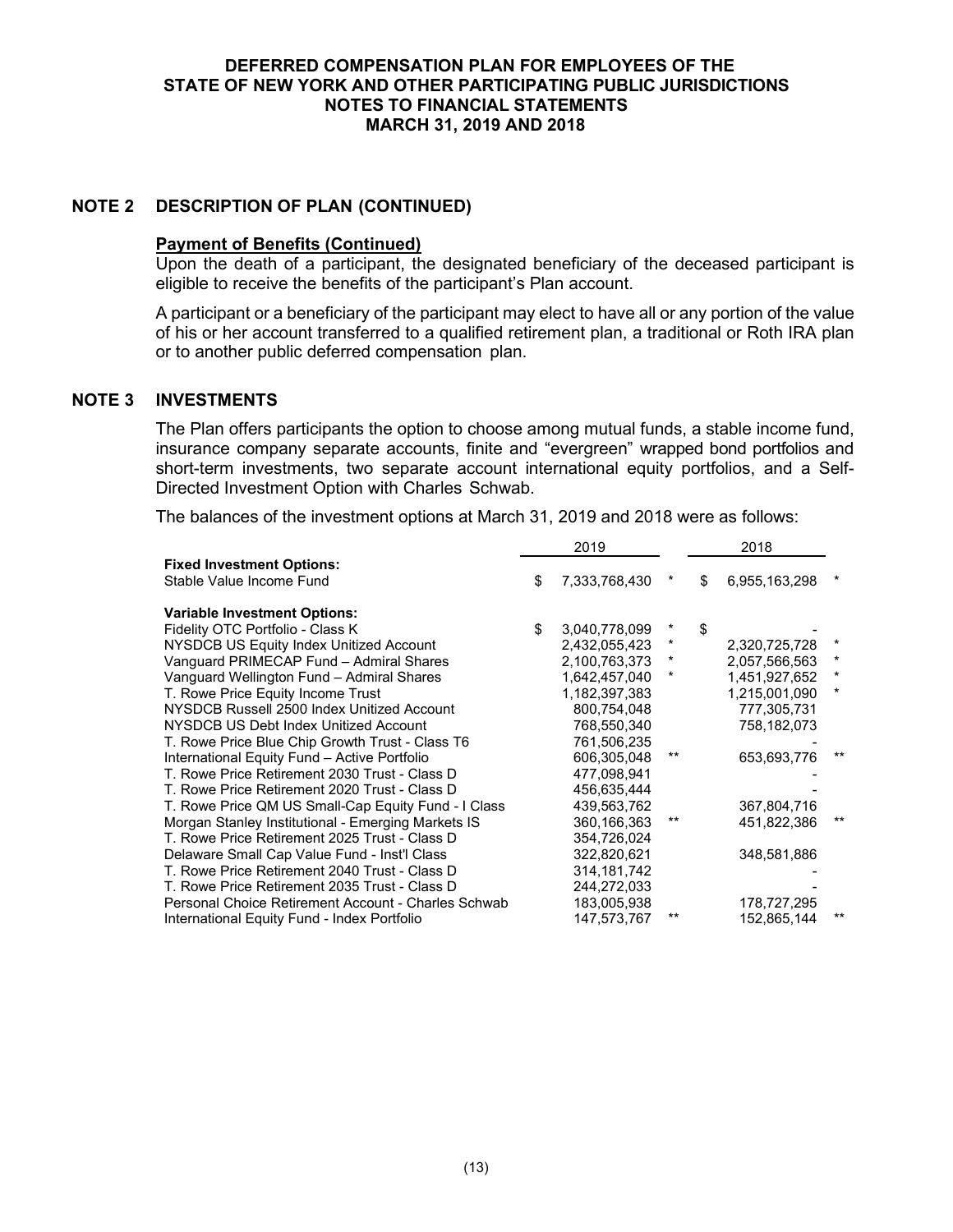# **NOTE 3 INVESTMENTS (CONTINUED)**

| Variable Investment Options (continued):           | 2019           |       | 2018           |    |
|----------------------------------------------------|----------------|-------|----------------|----|
| T. Rowe Price Retirement 2045 Trust - Class D      | 126,468,459    |       |                |    |
| T. Rowe Price Retirement 2015 Trust - Class D      | 98,758,133     |       |                |    |
| Vanguard Strategic Equity Fund - Investor Shares   | 93,443,035     |       | 66,369,979     |    |
| T. Rowe Price Retirement 2010 Trust - Class D      | 73,916,755     |       |                |    |
| T. Rowe Price Retirement 2050 Trust - Class D      | 71,168,591     |       |                |    |
| T. Rowe Price Retirement 2055 Trust - Class D      | 54.089.901     |       |                |    |
| Voya Core Plus Trust Fund                          | 34,791,741     |       | 27,221,792     |    |
| Boston Partners Large Cap Value Equity Fund        | 25,836,804     |       | 20,173,065     |    |
| Pax Global Environmental Markets Fund-Inst'l Class | 16,452,043     | $***$ | 7,295,280      | ** |
| T. Rowe Price Retirement 2060 Trust - Class D      | 9,408,676      |       |                |    |
| Fidelity OTC Portfolio Fund                        |                |       | 2,809,144,628  |    |
| T. Rowe Price Blue Chip Growth Trust               |                |       | 541.944.072    |    |
| T. Rowe Price Retirement 2020 Trust                |                |       | 439,818,262    |    |
| T. Rowe Price Retirement 2030 Trust                |                |       | 419, 122, 112  |    |
| T. Rowe Price Retirement 2025 Trust                |                |       | 301,698,482    |    |
| T. Rowe Price Retirement 2040 Trust                |                |       | 268,244,744    |    |
| T. Rowe Price Retirement 2035 Trust                |                |       | 201,726,541    |    |
| T. Rowe Price Retirement 2015 Trust                |                |       | 104,431,020    |    |
| T. Rowe Price Retirement 2045 Trust                |                |       | 95,108,084     |    |
| PAX World Balanced Fund, Inc. Institutional Shares |                |       | 94,125,335     |    |
| T. Rowe Price Retirement 2010 Trust                |                |       | 75,628,392     |    |
| T. Rowe Price Retirement 2050 Trust                |                |       | 52,208,223     |    |
| T. Rowe Price Retirement 2055 Trust                |                |       | 43,059,139     |    |
| T. Rowe Price Retirement 2060 Trust                |                |       | 5,734,443      |    |
| <b>Investment Suspense</b>                         | 4,113,633      |       | (508,819)      |    |
| <b>Total Variable Investment Options</b>           | 17,244,059,395 |       | 16,306,748,814 |    |
| <b>Total Investments</b>                           | 24,577,827,825 | \$    | 23,261,912,112 |    |

\* Represents 5% or more of net position available for plan benefits.

\*\* Represents international mutual funds or accounts.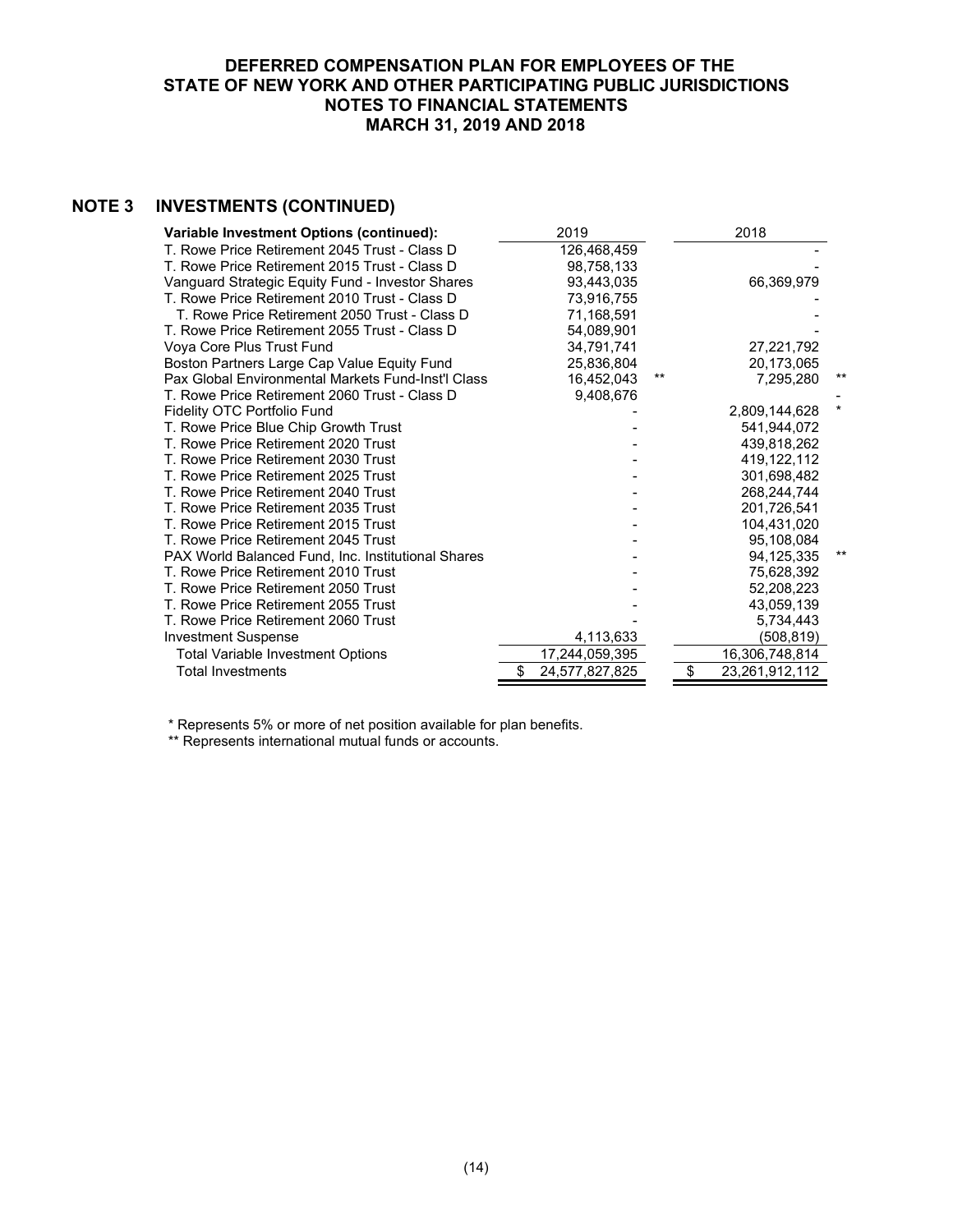### **NOTE 3 INVESTMENTS (CONTINUED)**

Investment contracts and short-term investments included in the Stable Income Fund consist of the following at March 31:

|                                                                     |                               | Crediting<br>Interest | 2019 Annual<br>Effective |                   |                   |
|---------------------------------------------------------------------|-------------------------------|-----------------------|--------------------------|-------------------|-------------------|
| Investment Manager                                                  | <b>Contract Period</b>        | <b>Rate 2019</b>      | Yield                    | 2019              | 2018              |
| Jennison Associates                                                 | Oct. 1, 2017 - Sept. 30, 2027 | 2.77%                 | 2.70%                    | \$<br>822,195,863 | \$<br>782,519,487 |
|                                                                     |                               |                       |                          | 822,195,863       | 782,519,487       |
| Loomis Intermediate                                                 | Oct. 1, 2017 - Sept. 30, 2027 | 2.89%                 | 2.84%                    | 607,237,402       | 579,593,700       |
|                                                                     |                               |                       |                          | 607,237,402       | 579,593,700       |
| <b>EARNEST Partners</b>                                             | Oct. 1, 2017 - Sept. 30, 2027 | 2.82%                 | 2.70%                    | 658,459,847       | 633,200,024       |
|                                                                     |                               |                       |                          | 658,459,847       | 633,200,024       |
| MacKay Shields                                                      | Oct. 1, 2012 - Sept. 30, 2022 | 2.43%                 | 1.47%                    | 605,097,022       | 581,844,194       |
|                                                                     |                               |                       |                          | 605,097,022       | 581,844,194       |
| <b>VOYA Financial</b>                                               | Oct. 1, 2012 - Sept. 30, 2022 | 2.95%                 | 2.11%                    |                   | 357,380,288       |
|                                                                     | Oct. 1, 2012 - Sept. 30, 2022 | 2.83%                 | 2.11%                    |                   | 791,318,229       |
|                                                                     | Apr 1, 2018 - Oct 31, 2028    | 2.54%                 | 1.66%                    | 103,936,831       |                   |
|                                                                     | Apr 1, 2018 - Oct 31, 2028    | 2.49%                 | 1.66%                    | 546,538,215       |                   |
|                                                                     | Apr 1, 2018 - Oct 31, 2028    | 2.58%                 | 1.66%                    | 543,148,081       |                   |
|                                                                     |                               |                       |                          | 1,193,623,127     | 1,148,698,517     |
| <b>Mass Mutual</b>                                                  | Oct. 1, 2012 - Sept. 30, 2022 | 3.72%                 | 3.45%                    | 1,481,108,550     | 1,403,950,989     |
|                                                                     |                               |                       |                          | 1,481,108,550     | 1,403,950,989     |
| Income Research                                                     |                               |                       |                          |                   |                   |
| Management                                                          | Oct 1. 2014 - Sept. 30, 2024  | 2.70%                 | 2.46%                    | 672,524,363       | 638,625,244       |
|                                                                     |                               |                       |                          | 672,524,363       | 638,625,244       |
| <b>Wells Capital</b>                                                | Oct 1. 2014 - Sept. 30, 2024  | 2.47%                 | 2.46%                    | 606,455,718       | 585,469,466       |
|                                                                     |                               |                       |                          | 606,455,718       | 585,469,466       |
| JP Morgan                                                           | Oct 1. 2014 - Sept. 30, 2024  | 2.60%                 | 2.70%                    | 382,266,043       | 363,402,210       |
|                                                                     |                               |                       |                          | 382,266,043       | 363,402,210       |
| <b>Total Synthetic</b><br><b>Investment Contracts</b><br>Short-Term |                               |                       |                          | 7,028,967,936     | 6,717,303,831     |
| Investments                                                         |                               |                       |                          | 3 04,800,494      | 237,859,467       |
| Total                                                               |                               |                       |                          | \$7,333,768,430   | \$6,955,163,298   |

Effective interest rates are net of administrative expenses on all investment contracts and wrapped bond portfolios. Total administrative, investment management and book value wrap expenses relating to finite and "evergreen" wrapped bond portfolios paid from Plan assets for the years ended March 31, 2019 and 2018 approximated \$17 million and \$19.46 million, respectively.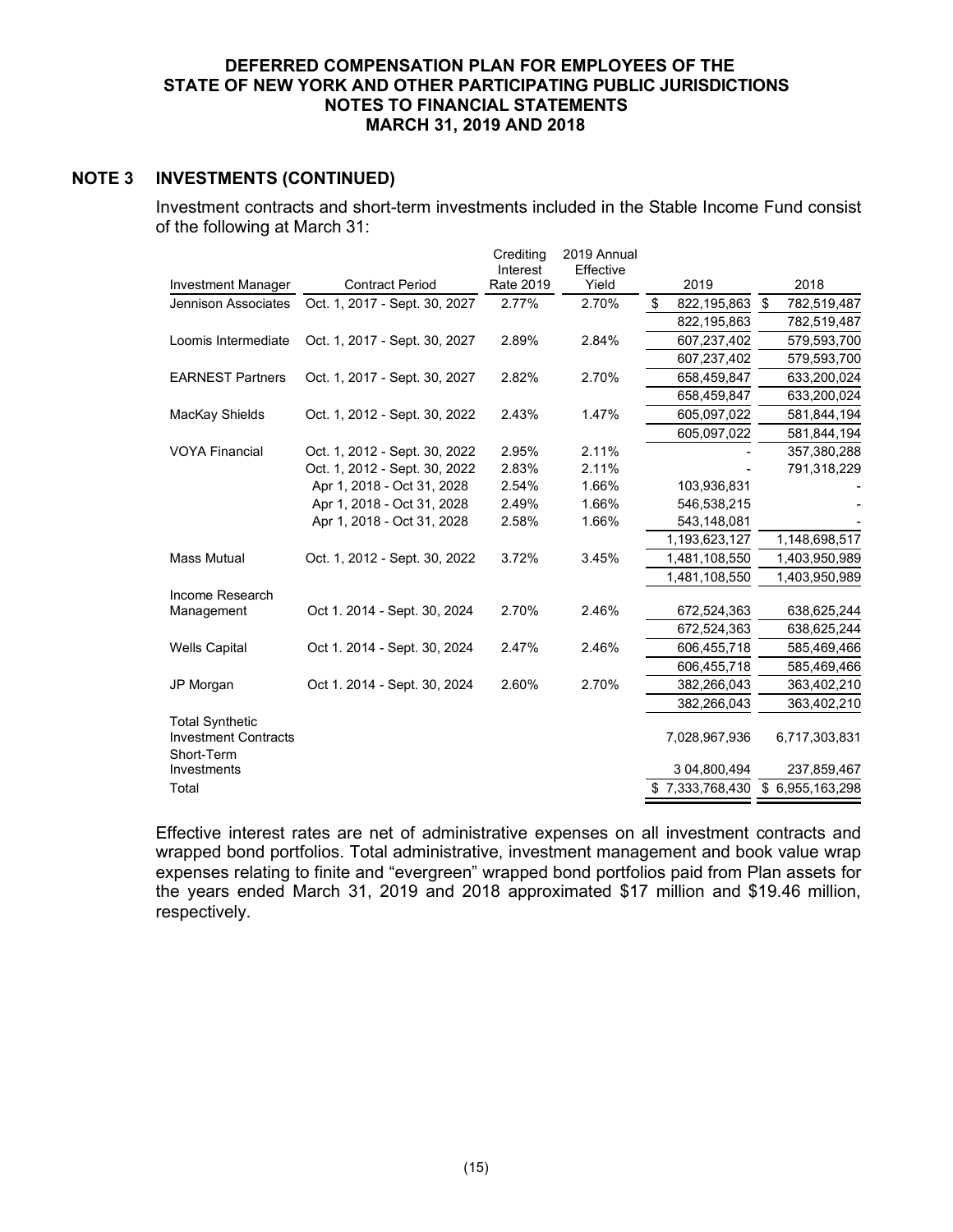## **NOTE 3 INVESTMENTS (CONTINUED)**

The fair value of the finite and "evergreen" synthetic investment contracts is estimated by the respective insurance company, financial institution or Investment Company, primarily using a crediting interest rate or discounted cash flow calculation. The fair value of investments underlying these contracts is estimated to be \$7,333,768,430 and \$6,955,163,298 at March 31, 2019 and 2018, respectively.

All investment contracts are awarded pursuant to a competitive bidding process as specified in Part 9003 of the Board's Rules and Regulations. All investment contracts are subject to the approval of the State Comptroller and the State Attorney General and contain provisions that restrict withdrawal or termination during a specified time period. The Board has authorized the Stable Value Structure Manager to enter into book value wrap agreements in conformance with 9003.5(3)(2) of the Board's Rules. These agreements are not subject to the approval of the State Comptroller or the State Attorney General.

The Plan enters into book value wrap arrangements for the underlying portfolio of investments in association with the finite and "evergreen" wrapped bond portfolios to achieve the following objectives:

- Obtain a guarantee of the book value (contributions plus interest less benefit payments) in each finite and "evergreen" wrapped bond portfolios portfolio, which protects the fund from fluctuations in the value of underlying securities.
- Obtain a guaranteed rate of return (typically minimum of 0%) that is paid over a period of time. This is stabilized through a net crediting rate as defined in the contract (crediting rate formula is designed to amortize gains and losses of the underlying portfolio of assets over a period of time).
- Obtain a guarantee that participants may initiate withdrawals and transfers from the finite and "evergreen" wrapped bond portfolios at book value. The guarantee is activated in the event that participant withdrawals from the Stable Income Fund exceed the value of the Stable Income Fund cash buffer account and other investment contracts as identified by finite and "evergreen" wrapped bond portfolios.
- The primary value of finite and "evergreen" wrapped bond portfolios are collateralized by the value of the underlying portfolio of securities. Therefore, exposure to the wrapper's claims paying ability is limited.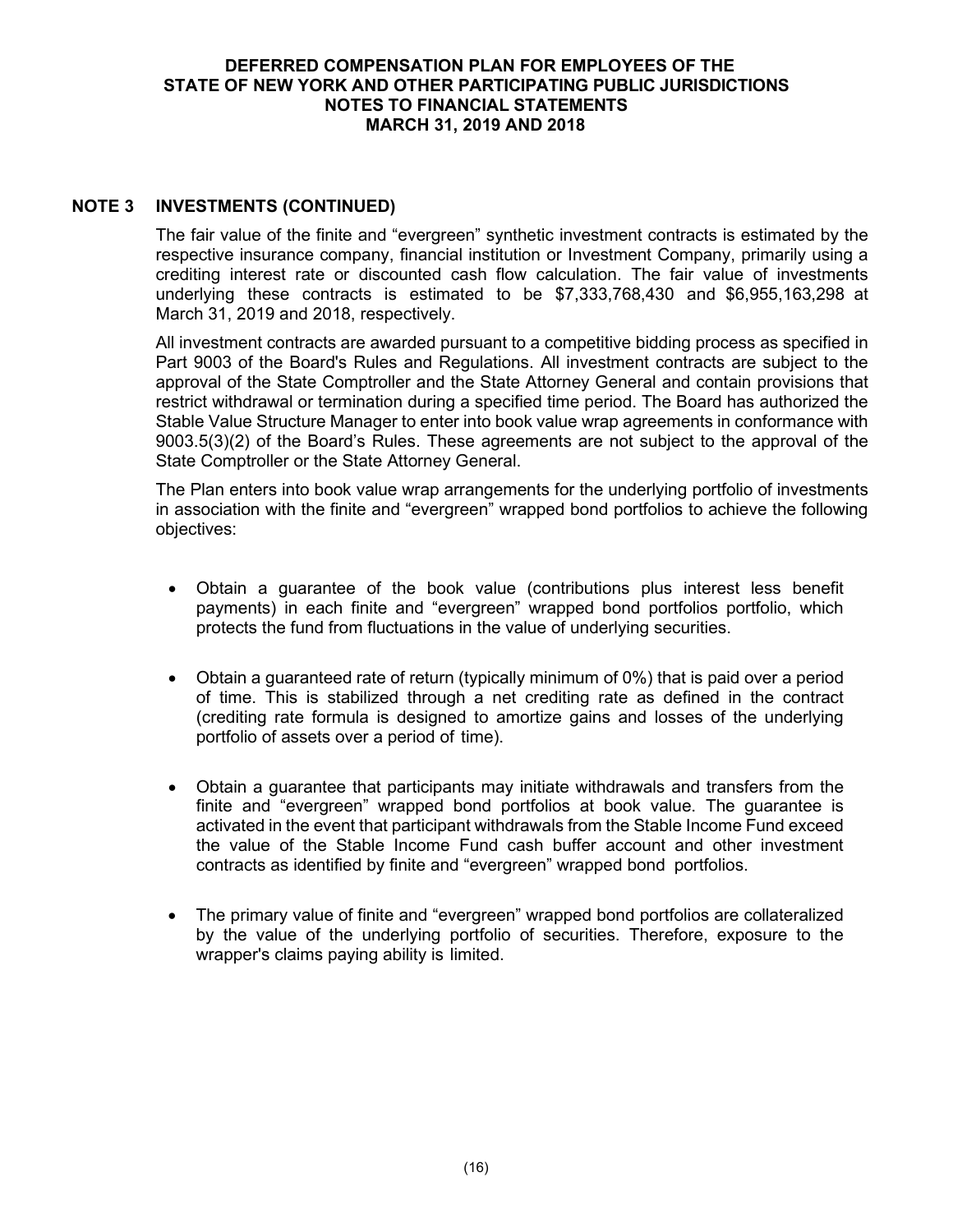## **NOTE 3 INVESTMENTS (CONTINUED)**

Significant terms of the arrangements include:

- Term and Fees The term of the agreements are permitted to be for a period not to exceed ten years, with two one-year extensions and fees ranging from 0.20% to 0.36% of assets.
- Portfolio Management The investment manager manages the portfolio in accordance with the Stable Income Fund investment guidelines.
- Calculation of the Book Value of the Portfolio Wrapper maintains a book value of the portfolio as described in the contract.
- Crediting Rate Formula Net Crediting Rate is established and reset periodically according to the terms set forth in the contract. Minimum Net Crediting Rate (floor) - Stipulates that the minimum Net Crediting Rate shall be 0%.
- Book Value and Market Value Payments Sets forth the source of funding for any withdrawals from the portfolio and the impact that such withdrawals would have on the future crediting rate.

### **Interest Rate Risk**

Interest rate risk is the risk that changes in interest rates could adversely affect the fair value of an investment. Since all investments are participant directed, all risks exist at the participant level. Each individual within the Plan has the ability to liquidate their positions on demand and have responsibility for managing their exposure to fair value loss.

As of March 31, the Plan had the following investments and maturities in its fixed earnings investments and mutual fund investments which include investments in bonds.

|                                               | 2019              |                                 | 2018            |                                 |
|-----------------------------------------------|-------------------|---------------------------------|-----------------|---------------------------------|
| Investment                                    | <b>Fair Value</b> | Weighted<br>Average<br>Maturity | Fair Value      | Weighted<br>Average<br>Maturity |
| <b>Fixed earnings investments:</b>            |                   |                                 |                 |                                 |
| Stable Income Fund                            | \$7,333,768,430   | 3.22                            | \$6,955,163,298 | 3.60                            |
| Variable earnings investments:                |                   |                                 |                 |                                 |
| Vanguard Wellington Fund - Admiral Shares     | 1,642,457,040     | 9.80                            | 1,451,927,652   | 9.30                            |
| T. Rowe Price Retirement 2020 Trust - Class D | 456,635,444       | 8.35                            |                 | N/A                             |
| T. Rowe Price Retirement 2030 Trust - Class D | 477.098.941       | 9.43                            |                 | N/A                             |
| T. Rowe Price Retirement 2025 Trust - Class D | 354,726,024       | 8.88                            |                 | N/A                             |
| T. Rowe Price Retirement 2040 Trust - Class D | 314.181.742       | 10.70                           |                 | N/A                             |
| T. Rowe Price Retirement 2035 Trust - Class D | 244,272,033       | 10.23                           |                 | N/A                             |
| T. Rowe Price Retirement 2015 Trust - Class D | 98,758,133        | 7.83                            |                 | N/A                             |
| T. Rowe Price Retirement 2045 Trust - Class D | 126.468.459       | 11.11                           |                 | N/A                             |
| T. Rowe Price Retirement 2010 Trust - Class D | 73,916,755        | 7.66                            |                 | N/A                             |
| T. Rowe Price Retirement 2050 Trust - Class D | 71.168.591        | 11.09                           |                 | N/A                             |
| T. Rowe Price Retirement 2055 Trust - Class D | 54,089,901        | 11.08                           |                 | N/A                             |
| T. Rowe Price Retirement 2060 Trust - Class D | 9.408.676         | 11.08                           |                 | N/A                             |
| T. Rowe Price Retirement 2025 Trust           |                   | N/A                             | 301,698,482     | 9.33                            |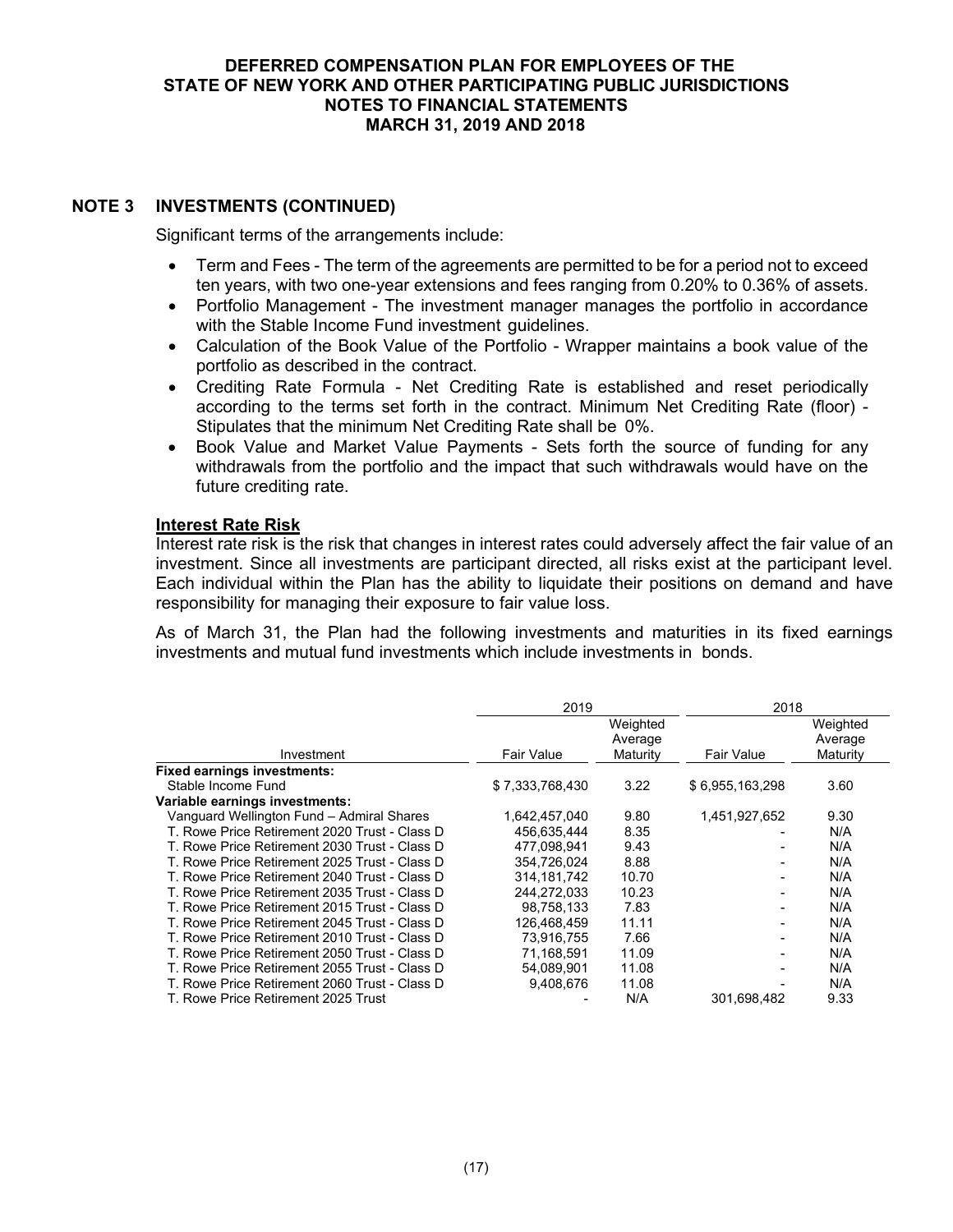## **NOTE 3 INVESTMENTS (CONTINUED)**

## **Interest Rate Risk (Continued)**

|                                                   | 2019              |          | 2018              |          |
|---------------------------------------------------|-------------------|----------|-------------------|----------|
|                                                   |                   | Weighted |                   | Weighted |
|                                                   |                   | Average  |                   | Average  |
| Investment                                        | <b>Fair Value</b> | Maturity | <b>Fair Value</b> | Maturity |
| Variable earnings investments (continued):        |                   |          |                   |          |
| T. Rowe Price Retirement 2040 Trust               |                   | N/A      | 268,244,744       | 11.16    |
| T. Rowe Price Retirement 2035 Trust               |                   | N/A      | 201.726.541       | 10.69    |
| T. Rowe Price Retirement 2015 Trust               |                   | N/A      | 104.431.020       | 8.20     |
| T. Rowe Price Retirement 2045 Trust               |                   | N/A      | 95.108.084        | 11.44    |
| <b>PAX World Balanced Fund. Inc Institutional</b> |                   |          |                   |          |
| <b>Shares</b>                                     |                   | N/A      | 94.125.335        | 5.96     |
| T. Rowe Price Retirement 2010 Trust               |                   | N/A      | 75,628,392        | 7.95     |
| T. Rowe Price Retirement 2050 Trust               |                   | N/A      | 52,208,223        | 11.44    |
| T. Rowe Price Retirement 2055 Trust               |                   | N/A      | 43.059.139        | 11.42    |
| T. Rowe Price Retirement 2060 Trust               |                   | N/A      | 5.734.443         | 11.42    |
| T. Rowe Price Retirement 2020 Trust               |                   | N/A      | 439,818,262       | 8.77     |
| T. Rowe Price Retirement 2030 Trust               |                   | N/A      | 419.122.112       | 9.85     |

### **Fair Value Measurements**

The Plan categorizes their fair value measurements within the fair value hierarchy established by generally accepted accounting principles. The hierarchy is based on the valuation inputs used to measure the fair value of the asset and give the highest priority to unadjusted quoted prices in active markets for identical assets or liabilities (Level 1 measurements) and the lowest priority to unobservable inputs (Level 3 measurements.) If the inputs used to measure the financial instruments fall within different levels of the hierarchy, the categorization is based on the lowest level input that is significant to the fair value measurement of the instrument.

- Level 1 Unadjusted quoted prices for identical instruments in active markets
- Level 2 Quoted prices for similar instruments in active markets; quoted prices for identical or similar instruments in markets that are not active; and model-derived valuations in which all significant inputs are observable.
- Level 3 Valuations derived from valuation techniques in which significant inputs are unobservable.

The categorization of investments within the hierarchy is based upon the pricing transparency of the instrument and should not be perceived as the particular investment's risk.

Variable earnings investments classified in Level 1 of the fair value hierarchy are valued using quoted prices in active markets for these securities.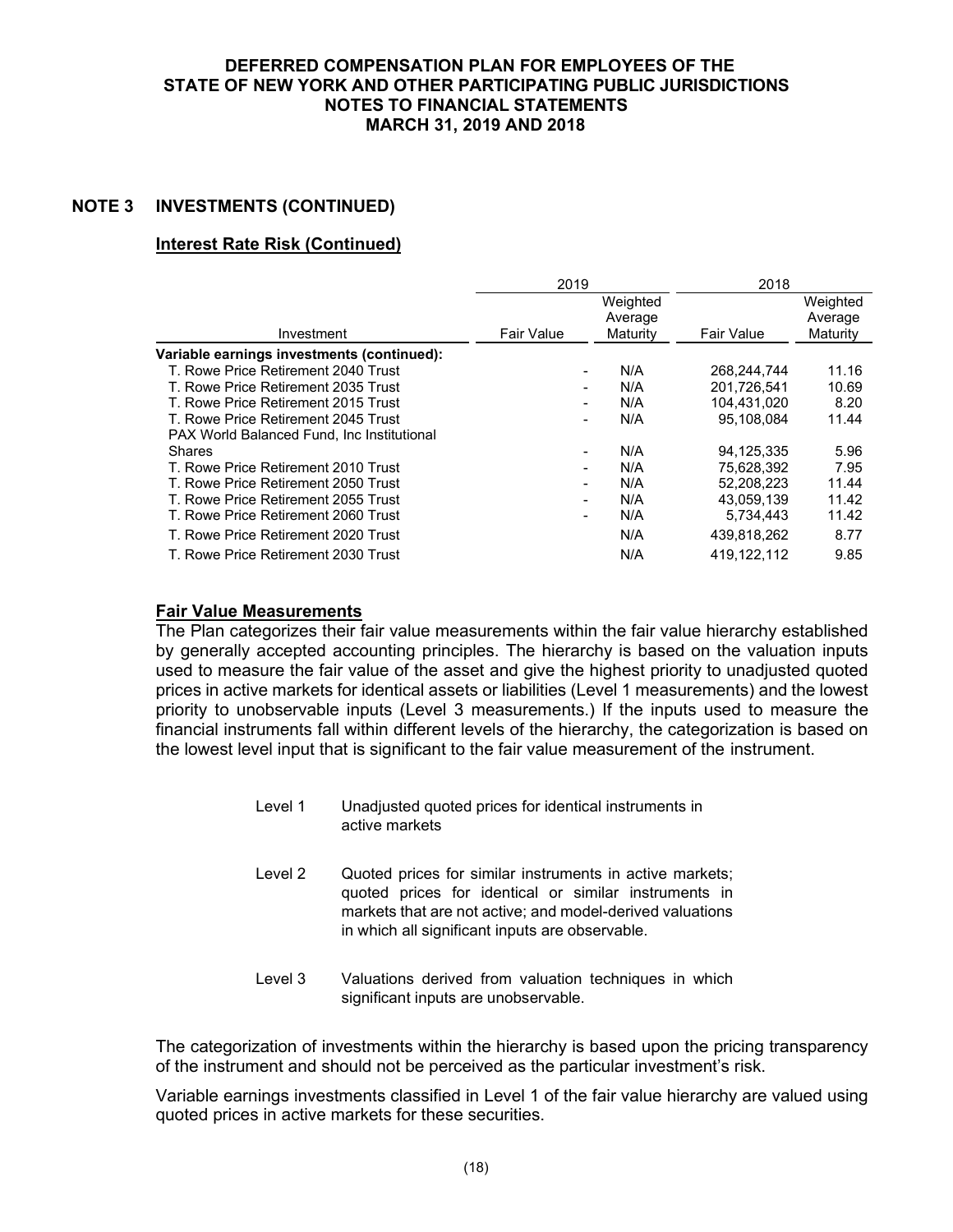# **NOTE 3 INVESTMENTS (CONTINUED)**

### **Fair Value Measurements (Continued)**

The Plan has the following fair value measurement as of March 31, 2019 and 2018:

|                                                                 |                      | Fair Value Measurements                                                        |                                                     |                                                    |
|-----------------------------------------------------------------|----------------------|--------------------------------------------------------------------------------|-----------------------------------------------------|----------------------------------------------------|
|                                                                 | 3/31/2019            | Quoted Prices in<br>Active Markets for<br><b>Identical Assets</b><br>(Level 1) | Significant Other<br>Observable Inputs<br>(Level 2) | Significant<br>Unobservable<br>Inputs<br>(Level 3) |
| <b>Investments at Fair Value</b><br>Variable Investment Options | \$                   | 17,244,059,395 \$ 17,244,059,395                                               | <u>\$</u>                                           |                                                    |
| <b>Investments at Contract Value</b>                            |                      |                                                                                |                                                     |                                                    |
| Synthetic Investment Contracts                                  | 7,028,967,936        |                                                                                |                                                     |                                                    |
| <b>Investments at Amortized Cost</b>                            |                      |                                                                                |                                                     |                                                    |
| Short-Term Investments                                          | 304,800,494          |                                                                                |                                                     |                                                    |
| <b>Total Investments</b>                                        | 24,577,827,825       |                                                                                |                                                     |                                                    |
|                                                                 |                      | <b>Fair Value Measurements</b>                                                 |                                                     |                                                    |
|                                                                 |                      | Quoted Prices in                                                               |                                                     | Significant                                        |
|                                                                 |                      | <b>Active Markets for</b><br><b>Identical Assets</b>                           | <b>Significant Other</b><br>Observable Inputs       | Unobservable<br>Inputs                             |
|                                                                 | 3/31/2018            | (Level 1)                                                                      | (Level 2)                                           | (Level 3)                                          |
| <b>Investments at Fair Value</b><br>Variable Investment Options | \$<br>16,306,748,814 | $$16,306,748,814$ \\$                                                          |                                                     | \$                                                 |
|                                                                 |                      |                                                                                |                                                     |                                                    |
| <b>Investments at Contract Value</b>                            |                      |                                                                                |                                                     |                                                    |
| <b>Synthetic Investment Contracts</b>                           | 6,717,303,831        |                                                                                |                                                     |                                                    |
| <b>Investments at Amortized Cost</b>                            |                      |                                                                                |                                                     |                                                    |
| Short-Term Investments                                          | 237,859,467          |                                                                                |                                                     |                                                    |
| <b>Total Investments</b>                                        | \$<br>23,261,912,112 |                                                                                |                                                     |                                                    |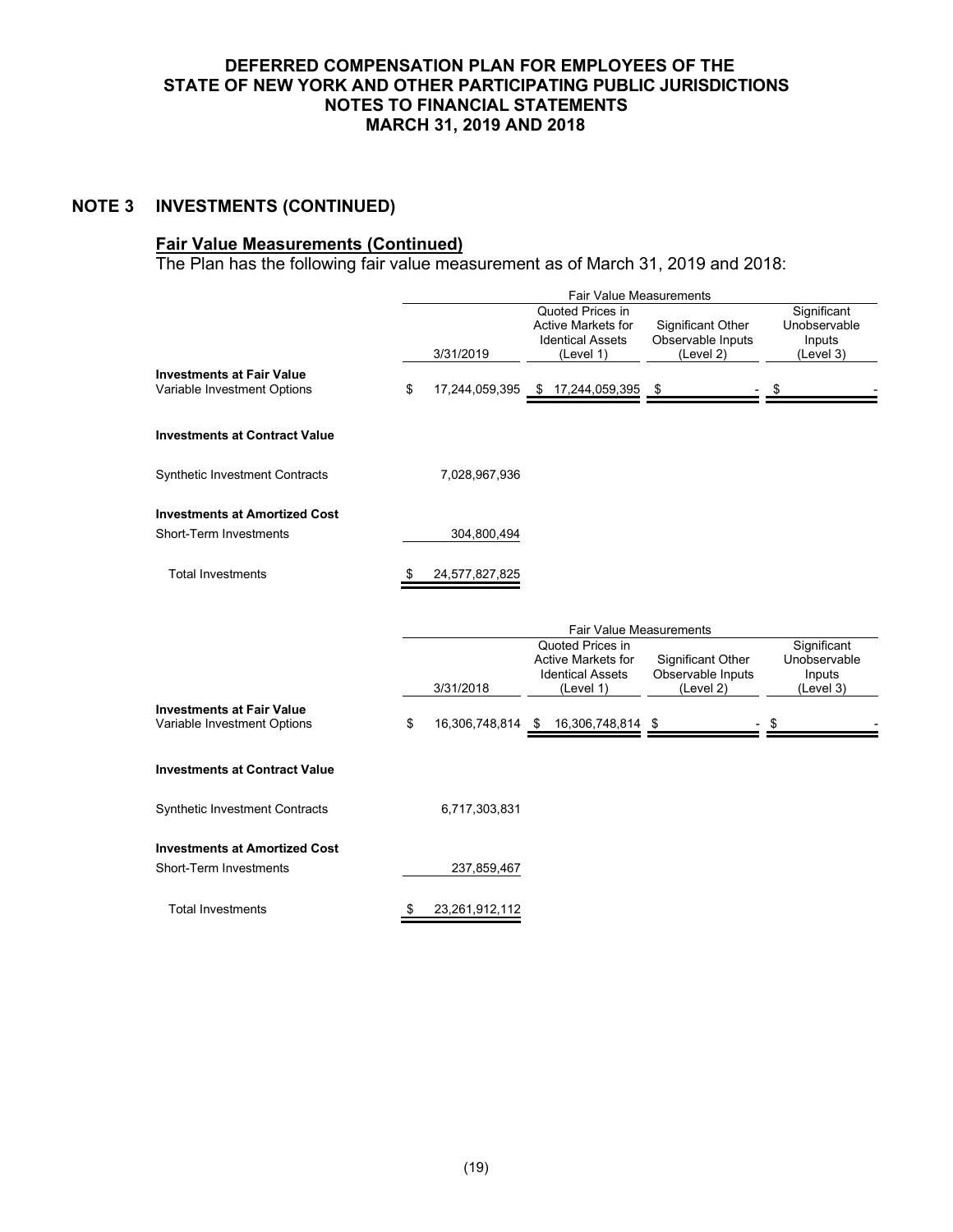## **NOTE 3 INVESTMENTS (CONTINUED)**

### **Credit Risk**

The Plan's credit risk for the wrapper agreements is the difference between the fair value of the underlying investments and the book value of the finite and "evergreen" wrapped bond portfolios, and fully wrapped insurance company separate accounts. At March 31, 2019 and 2018, the fair value of the underlying investments exceeded the book value of the contracts. The contracts' counterparties credit ratings by Standard and Poor's ranged from AA to AAA at March 31, 2019 and 2018, respectively.

## **Foreign Currency Risk**

Foreign currency risk is the risk that changes in exchange rates that could adversely affect the fair value of the investment. The Plan allows the option of investments in mutual funds and separately managed accounts that invest outside the U.S. that are not required to disclose the individual assets within the fund. The fair value of these investments was \$1,130,497,221 and \$1,359,801,920 as of March 31, 2019 and 2018, respectively. The individual funds are identified on pages 13 and 14.

### **Custodial Credit Risk**

Custodial credit risk is the risk that, in the event of a bank failure, the Plan's deposits may not be returned to it. Deposits are exposed to custodial credit risk if they are not covered by depository insurance and the deposits are (a) uncollateralized, (b) collateralized with securities held by the pledging financial institution, or (c) collateralized with securities held by the pledging financial institution's trust department or agent but not in the Plan's name.

All deposits of the Plan are held on behalf of the Plan by the Plan custodian in accordance with the formal deposit policy for custodial credit risk and are not exposed to custodial credit risk as defined by Governmental Accounting Standards Board Statement No. 40.

#### **Concentration of Credit Risk**

Concentration of credit risk is the risk of loss attributed to the magnitude of the Plan's investment in a single issuer. The Plan's investments are managed by several fund managers. The concentrations of investments are determined by the participants' elections to invest in the available investment options as selected by the Board. The investments that exceed 5% of the Plan's net position are identified on page 14. Since all investments are participant directed, all risks exist at the participant level. Each individual within the Plan has the ability to liquidate their position on demand and has responsibility for managing their exposure to fair value loss.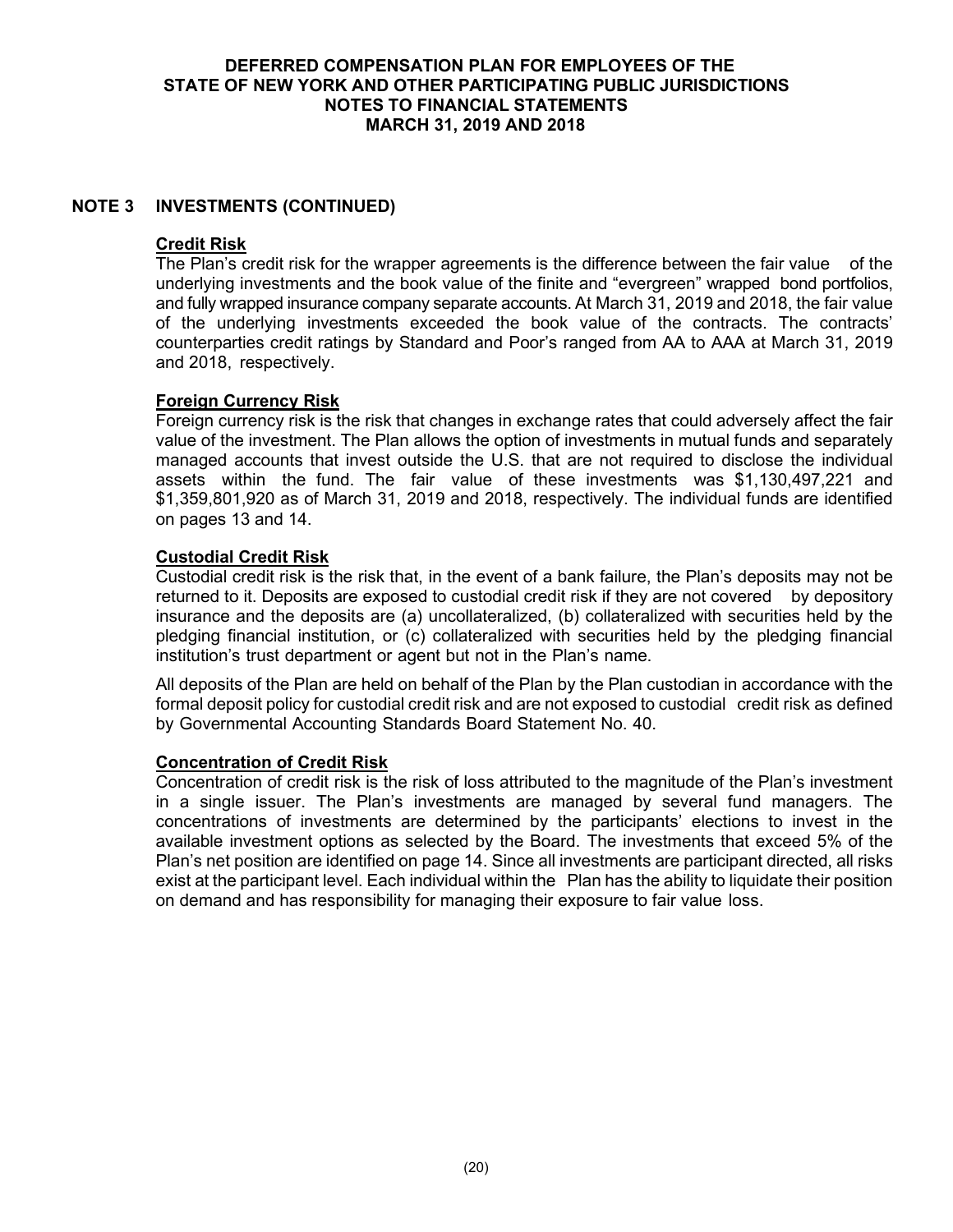# **NOTE 4 SUMMARY OF CHANGES IN FIDUCIARY NET POSITION**

The following is a summary of changes in fiduciary net position by participant category for the years ended March 31, 2019 and 2018:

|                                                             | New York         | Localities                 | Total                           |
|-------------------------------------------------------------|------------------|----------------------------|---------------------------------|
| Net Position Available for Plan Benefits as of              |                  |                            |                                 |
| April 1, 2018                                               | \$15,455,705,956 | \$8,065,117,396            | \$23,520,823,352                |
| <b>Employees' Contributions (Including</b>                  |                  |                            |                                 |
| Rollovers-In)                                               | 738,154,359      | 566,913,608                | 1,305,067,967                   |
| <b>Investment Performance</b>                               | 723,740,031      | 404,816,243                | 1,128,556,274                   |
| Benefits Paid to Participants (Including                    |                  |                            |                                 |
| Rollovers-Out)                                              | (714,310,021)    | (383,979,347)              | (1,098,289,368)                 |
| <b>Administrative Expenses</b>                              | (7,159,268)      | (4,035,289)                | (11, 194, 557)                  |
| Net Position Available for Plan Benefits as of              |                  |                            |                                 |
| March 31, 2019                                              | \$16,196,131,057 | \$8,648,832,611            | \$24,844,963,668                |
|                                                             |                  |                            |                                 |
|                                                             | New York         | Localities                 | Total                           |
| Net Position Available for Plan Benefits as of              |                  |                            |                                 |
| April 1, 2018                                               | \$13,944,851,073 | \$7,053,210,289            | \$20,998,061,362                |
|                                                             |                  |                            |                                 |
| <b>Employees' Contributions (Including</b><br>Rollovers-In) | 692,521,046      |                            | 1,198,983,759                   |
| <b>Investment Performance</b>                               | 1,503,412,519    | 506,462,713<br>838,310,942 | 2,341,723,461                   |
| Benefits Paid to Participants (Including                    |                  |                            |                                 |
| Rollovers-Out)                                              | (677, 668, 491)  | (328,798,805)              |                                 |
| <b>Administrative Expenses</b>                              | (7,410,191)      | (4,067,743)                | (1,006,467,296)<br>(11,477,934) |
| Net Position Available for Plan Benefits as of              |                  |                            |                                 |

## **NOTE 5 PLAN TERMINATION**

Although it has not expressed any intent to do so, the State has the right under the Plan to discontinue deferrals and to terminate the Plan. Upon termination of the Plan, all amounts deferred would be payable as provided in the Plan document.

## **NOTE 6 RISKS AND UNCERTAINTIES**

The Plan, as directed by participants, may invest in various types of investment securities. Investment securities are exposed to various risks, such as interest rate, market, and credit risks. Due to the level of risk associated with certain investment securities, it is possible that changes in the values of investment securities may occur in the near term and those such changes could materially affect the amounts reported in the Statements of Net Position Available for Plan Benefits.